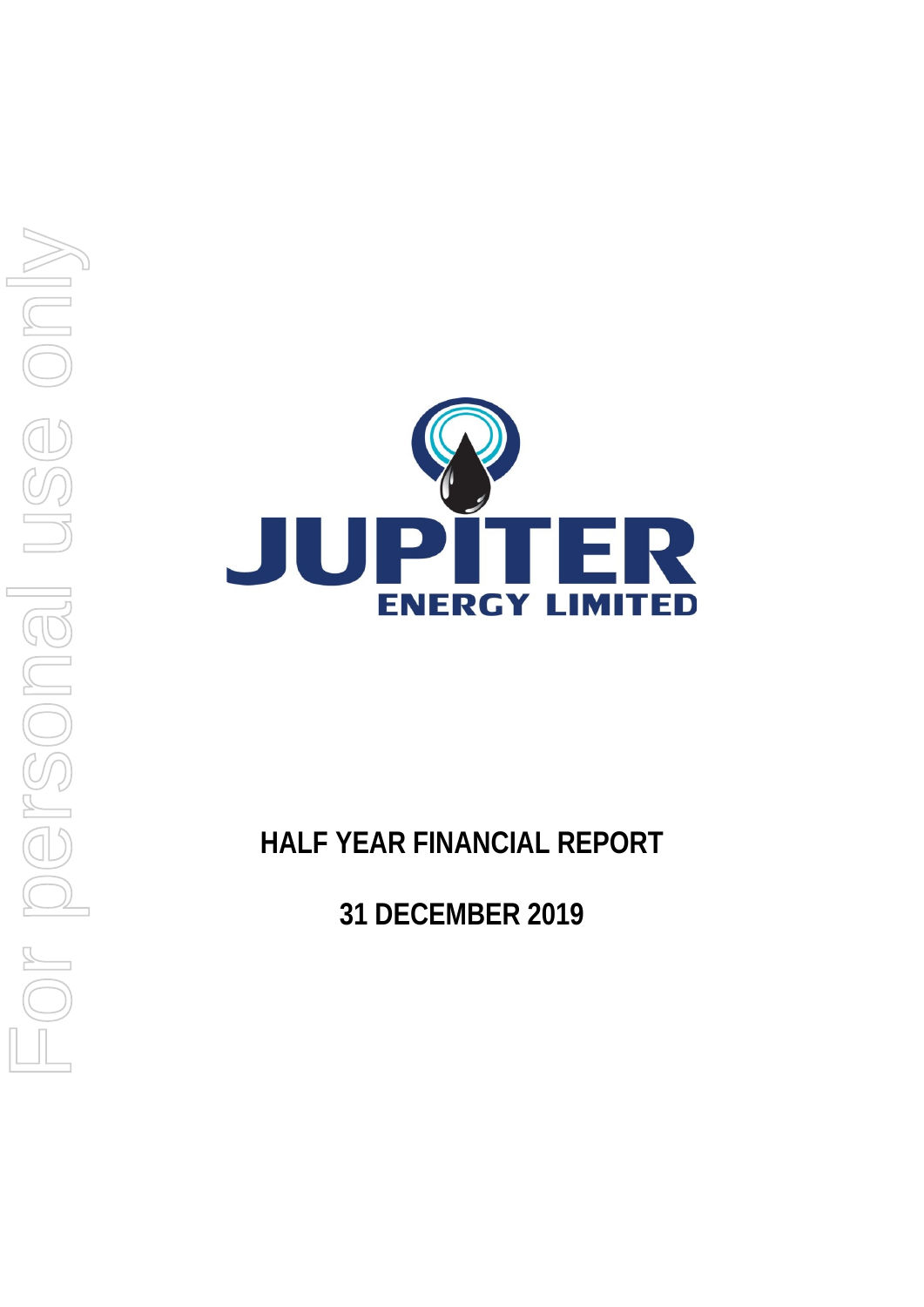# **Contents**

| CONSOLIDATED STATEMENT OF PROFIT OR LOSS AND OTHER COMPREHENSIVE INCOME  12 |  |
|-----------------------------------------------------------------------------|--|
|                                                                             |  |
|                                                                             |  |
|                                                                             |  |
|                                                                             |  |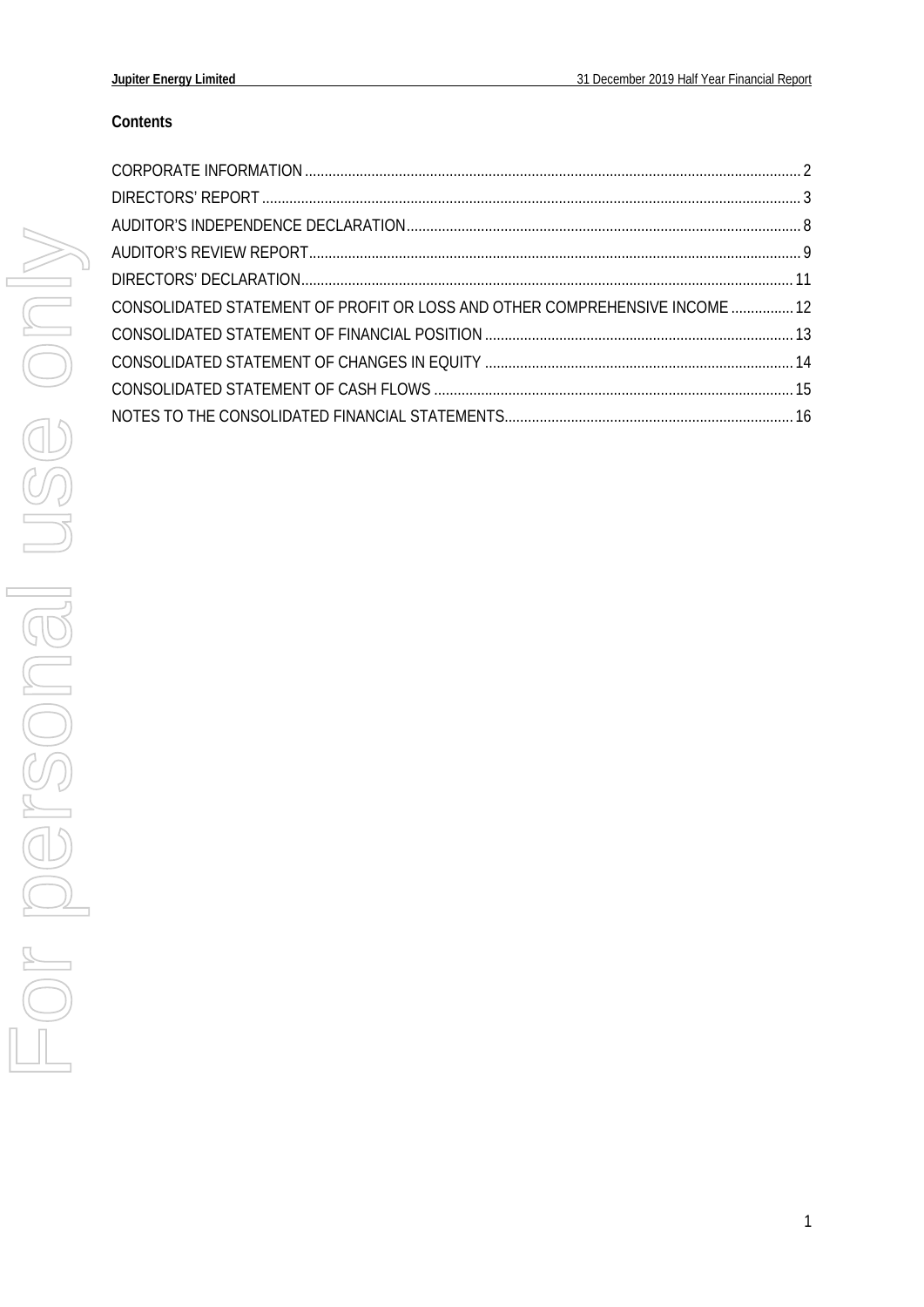### <span id="page-2-0"></span>**CORPORATE INFORMATION**

### **Jupiter Energy Limited**

ABN 65 084 918 481

### **Directors**

Geoffrey Gander (Executive Chairman/Chief Executive Officer) Baltabek Kuandykov (Non-Executive Director) Alexey Kruzhkov (Non-Executive Director) Alexander Kuzev (Non-Executive Director) Phil Warren (Non-Executive Director)

### **Group Secretary**

Emma Wates

### **Registered Office & Principal Place of Business**

945 Wellington Street West Perth WA 6005 PO Box 1282 Western Australia 6872

| Telephone | +61 8 9322 8222        |
|-----------|------------------------|
| Email     | info@jupiterenergy.com |
| Website   | www.jupiterenergy.com  |

### **Solicitors**

Steinepreis Paganin Level 4, 16 Milligan Street Perth WA 6000

### **Auditors**

Ernst & Young 11 Mounts Bay Road Perth WA 6000

### **Bankers**

National Australia Bank Ltd UB13.03, 100 St Georges Terrace Perth WA 6000

#### **Share Registry**

Computershare Investor Services Pty Ltd Level 2, 45 St George's Terrace Perth WA 6000

| Telephone  | 1300 557 010 (only within |
|------------|---------------------------|
| Australia) |                           |
|            | +61 8 9323 2000           |
| Facsimile  | +61 8 9323 2033           |
| Website    | www.computershare.com     |

#### **Stock Exchange Listing**

Jupiter Energy Limited shares are listed on the Australian Securities Exchange under the code "JPR".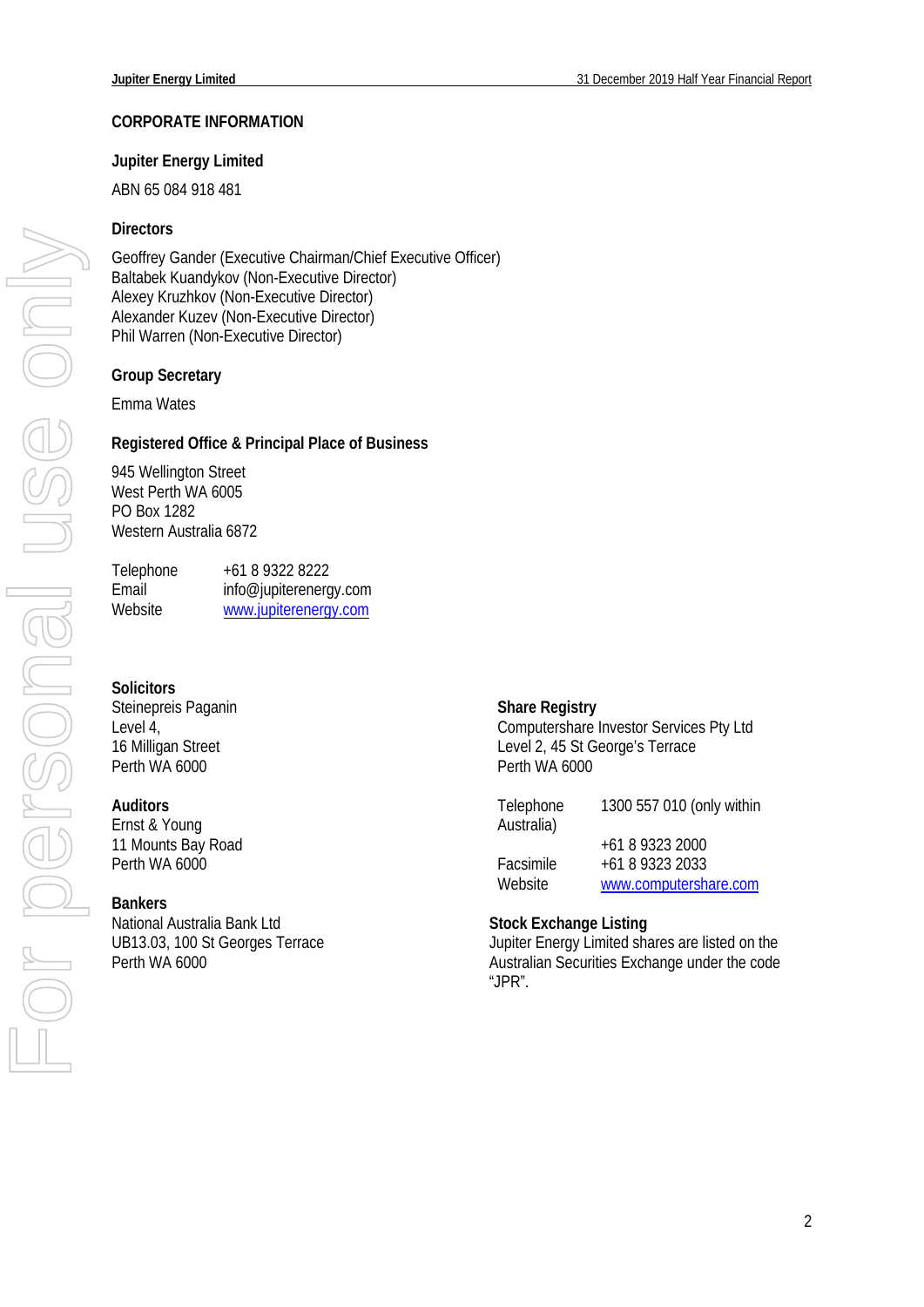# <span id="page-3-0"></span>**DIRECTORS' REPORT**

Your directors submit the financial report of the consolidated entity for the half-year ended 31 December 2019.

# **Directors**

The names of directors who held office during or since the end of the half-year:

Geoffrey Gander Baltabek Kuandykov Alexey Kruzhkov Alexander Kuzev Phil Warren

The directors have been in office since the beginning of the period unless otherwise stated.

# **Operating Results**

This review covers the 6 months from 1 July 2019 to 31 December 2019 and the "Subsequent Events" section includes any significant events that have occurred between 1 January 2020 and the release date of this report.

The consolidated loss for the period after income tax was \$35,386,388 (31 December 2018: \$6,410,770). Included within the loss for the period, was an impairment charge of \$32,592,342 which is a non-recurring expense.

At the end of December 2019, cash levels were \$686,537 (June 2019: \$534,690). Assets decreased to \$22,733,366 (June 2019: \$54,478,718) and equity decreased to negative \$60,234,292 (June 2019: negative \$24,713,787).

# **Review of Operations**

The six month period to 31 December 2019 ("the Review Period") saw the Company continue to produce oil from wells on the Akkar North (East Block), Akkar East and West Zhetybai oilfields.

Production on the Akkar North (East Block) was from well J-50, production from the Akkar East oilfield was from wells 19, J-51 and J-52 and oil from the West Zhetybai oilfield was produced from the J-58 well. All oil was produced under Trial Production Licences and sold into the domestic market.

# **Oil Production and Revenues**:

There were approximately 134,000 barrels of oil (2018: 112,750 barrels) produced during the Review Period.

Revenues from oil sales in this Review Period amounted to \$A4,835,623 (\$US3,381,970). Sales in the previous period were \$A4,128,833 (\$US2,992,169).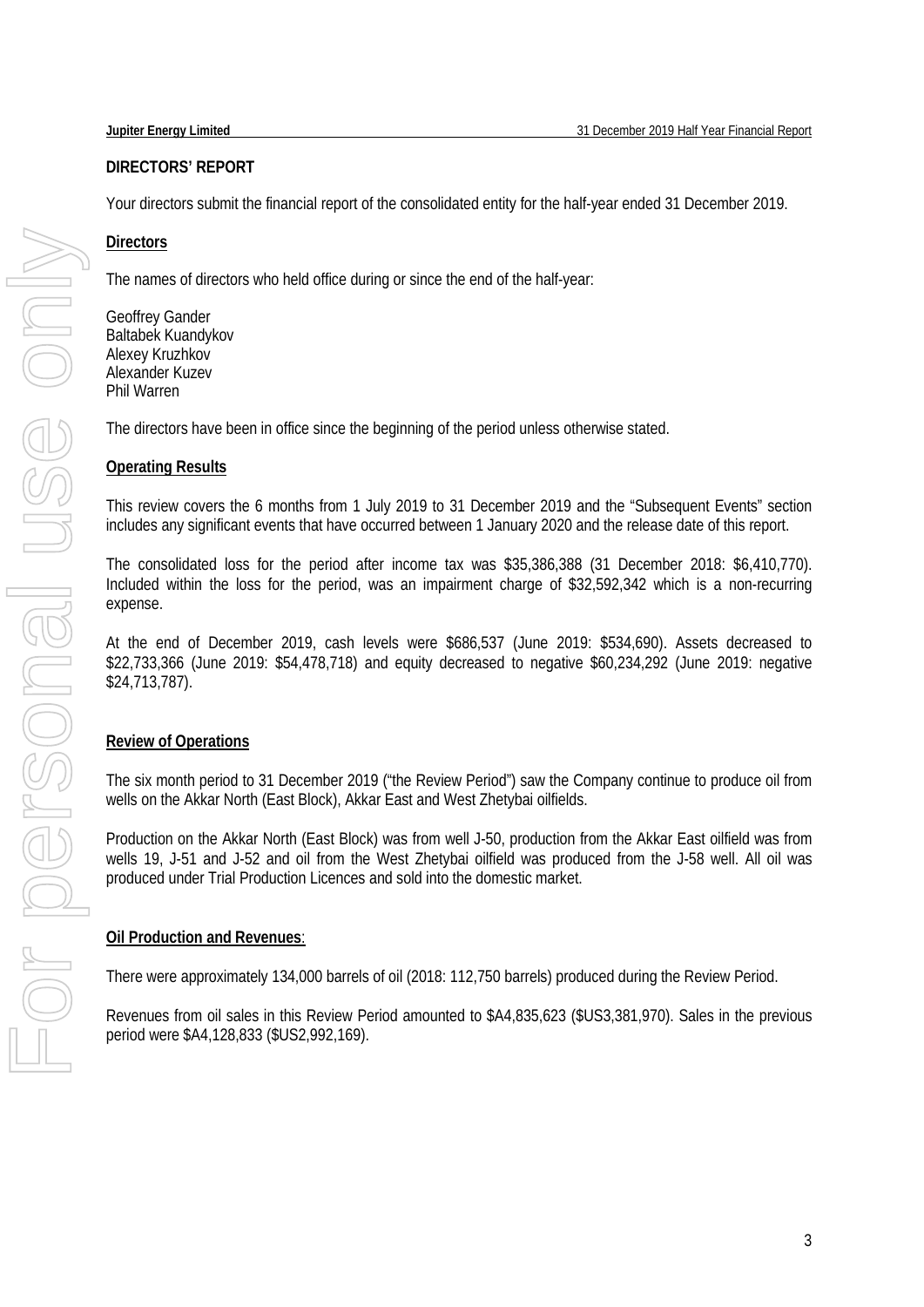# **Production Report:**

# *Production – Akkar North (East Block) Oilfield (J-50 well):*

The J-50 well is located on the Akkar North (East Block) accumulation and this well resumed production in 2019 after the resolution of a dispute with Jupiter's neighbour over the division of the Akkar North reserves. During the Review Period, approximately 17,500 barrels of oil were produced from the J-50 well.

# *Production – Akkar East Oilfield (J-51, J-52, J-53 and # 19 wells):*

During the Review Period, approximately 76,800 barrels of oil (2018: 60,250) were produced from Wells 19, J-51 and J-52 under their respective TPL's. These three wells are located on the northern section of the permit and are part of the East Akkar oilfield.

The J-53 well, which is also located on the Akkar East oilfield, was shut in for the entire Review Period, awaiting further remedial work before potentially coming back onto production. This work will be carried out when the appropriate funding and approvals are in place.

# *Production – West Zhetybai Oilfield (J-55, J-58 and J-59 wells):*

During the Review Period, approximately 39,700 barrels of oil (2018: 52,500) were produced from the J-58 well. No oil was produced from the J-59 well. These two wells are located on the southern section of the permit and are part of the West Zhetybai oilfield.

The J-55 well, which is also located on the West Zhetybai oilfield, was shut in for the entire Review Period, awaiting further remedial work before potentially coming back onto production. This work will be carried out when the appropriate funding and approvals are in place.

# *Status of Licences:*

As was outlined in the Chairman's Letter and in the Operations Review contained within the 2019 Annual Report released on 30 September 2019, the Company continues to face a range of operational issues in Kazakhstan.

The Trial Production licences that enable wells on the Akkar North (East Block), Akkar East and West Zhetybai oilfields to operate, all expired on 29 December 2019. The Company was in detailed discussions with the Kazakh Ministry of Energy during the months leading up to this expiry date regarding an extension to these Trial Production licences, however the approvals required for such extensions were not obtained by the end of December 2019 and as a result all of the Company's wells were shut in from 29 December 2019.

The Company announced on 10 March 2020 that the Company had received signed Addendums from the Kazakh Ministry of Energy that approved applications to have the Trial Production period for the Akkar North (East Block) and West Zhetybai oilfields extended. This means that the Akkar North (East Block) oilfield (J-50 well) will be able to produce under Trial Production until the end of December 2020 and the West Zhetybai oilfield (J-58 well) will be able to produce under Trial Production until the beginning of September 2021.

During these respective periods, the Company must prepare both oilfields so that their Final Reserve Reports can be completed, which is a critical step for both the oilfields to make the transition from the Exploration phase to Commercial Production.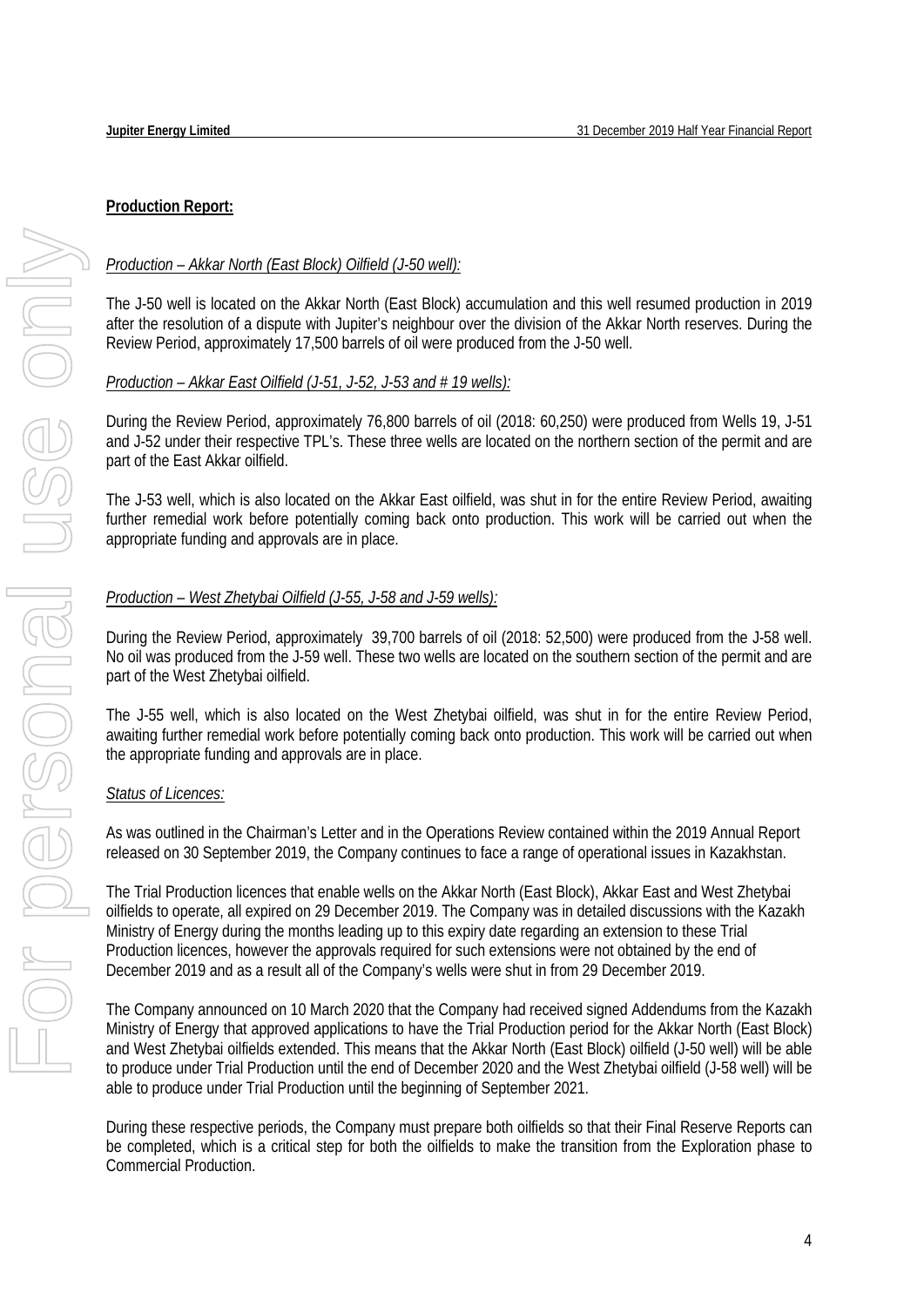With regards the Akkar East oilfield, this oilfield is currently moving from the Trial Production phase to Commercial Production. This reflects the fact that five new wells have already been drilled on this field (J-51, J-52, J-53, J-57 and Well 19) and the area has had its Final Reserves Report approved, confirming C1 classified reserves now account for ~60% of the approved reserves on this oilfield.

Under the new Sub Surface Code, there is a provision for a field to transition from the Exploration phase to Commercial Production under the so called "Preparatory Period", during which time the operator may produce whilst not having the requisite infrastructure in place to achieve 100% gas utilisation.

The Company does not currently have such infrastructure in place and therefore has applied to produce during this transition period. Discussions to date, with the Kazakh Ministry of Energy have indicated that the level of gas emissions that may be approved for the Akkar East field could mean that production is constrained. The Company will keep shareholders updated on this issue and until this matter is finalised, the producing wells on the Akkar East oilfield (currently J-51, J-52 and well 19) remain shut in.

Staffing in Aktau has been reduced to reflect the delays in returning to production as well as the ongoing production profile, with production forecasts taking into account the potential for constrained production from the Akkar East oilfield.

# **Oil Sales:**

The Company is in frequent dialogue with various local oil marketing groups and is currently selling its oil into the domestic market through one trader. The trader is based in Aktau and pays for Jupiter's oil on a prepaid basis and is responsible for collection of the oil from the well head. The Company is currently negotiating the signing of a new contract for oil deliveries in 2020.

# **Drilling Report:**

There was no drilling activity during the Review period.

# **2019 Annual General Meeting:**

The 2019 Annual General Meeting was held in Perth on Wednesday 27 November 2019 and all Resolutions were passed.

# **Funding and Capital Management:**

As at 31 December 2019, the Company had 153,377,693 listed shares trading under the ASX ticker "JPR".

The Company has no options or Performance Shares, listed or unlisted, on issue.

As at 31 December 2019, total Company debt outstanding stood at approximately \$US56.34m (AU\$ 80.42m) through the following funding agreements:

|                                            | US\$              |
|--------------------------------------------|-------------------|
| 2017 Funding Agreement (max \$US5m)        | $3.92 \text{ m}$  |
| 2016 Funding Agreement (max \$US5m)        | $5.12 \text{ m}$  |
| <b>Refinanced Series B Promissory Note</b> | $15.24 \text{ m}$ |
| Refinanced convertible notes               | 32.06 m           |
|                                            | \$US56.34 m       |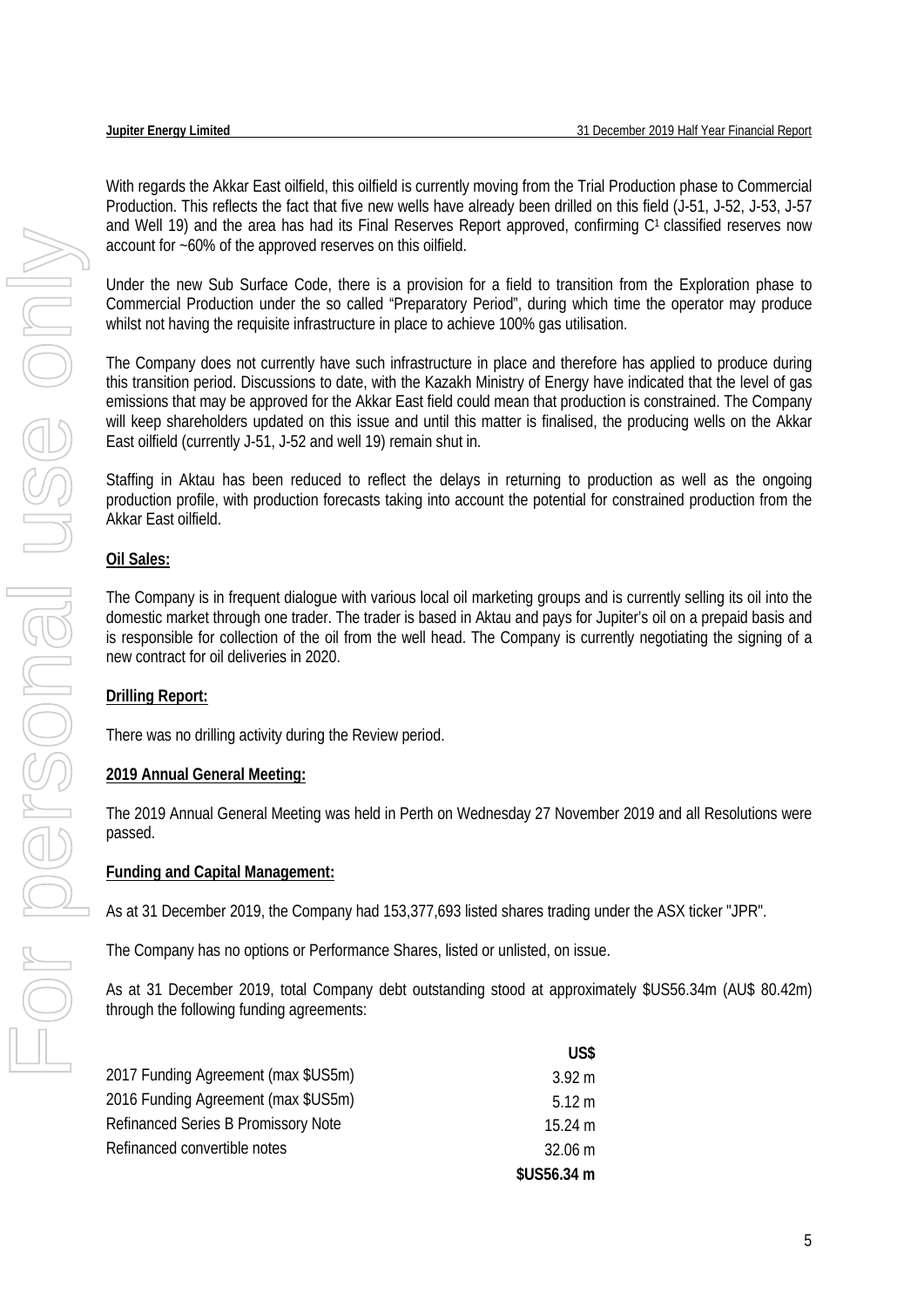Subsequent to period end, Promissory Notes with outstanding amounts of US\$41.94m (A\$59.84m), had their repayment dates extended to 1 July 2021. The group is in the process of extending the repayment dates for the remaining promissory notes of US\$14.42m (A\$20.58m) to 1 July 2021.

In terms of available short term funding: As at 3[1](#page-6-0) December 2019, the Company had drawn down \$US3.92m<sup>1</sup> under the \$US5.0m 2017 Funding Agreement meaning \$US1.08m is still available under this funding agreement.

The Company has no further drawdown available under the 2016 Funding Agreement.

The Company has agreed with its major debt provider Waterford Finance and Investment Limited to increase the funding available to it under the 2017 Funding Agreement by a further \$US5.0m.

The Company continues to operate under an agreed Operations Budget. Based on this Operations Budget, using the combined net revenues from oil sales and the remaining debt facility available under the 2017 Funding Agreement (total funds available as at 31 December 2019 being \$US3.36m plus an additional commitment of \$US5.0m), the Company will remain funded for the foreseeable future.

Any drilling of new wells will require access to additional working capital and/or agreement to deferred payment terms with the turnkey drilling operator.

The Company is still reviewing its ongoing funding requirements for 2020 and the directors are exploring a range of options for financing the further development of the Akkar North (East Block), Akkar East and West Zhetybai oilfields during the remainder of 2020 and beyond, to the stage where export oil sales are being achieved and further development of the field is self-funding; these options may include the further issue of new equity, reserve based debt, convertible debt or a combination of these and other funding instruments.

Once the appropriate funding has been secured, the further development of the Akkar North (East Block), Akkar East and West Zhetybai fields, and in particular building of the topside infrastructure on Akkar East including a processing facility and gas separation plant, will be accelerated.

Based on current management forecasts, the Company has sufficient working capital, including its access to the remaining additional funding under the 2017 Funding Agreement, for the foreseeable future.

# **Subsequent Events:**

There have been no Subsequent Events to report between 1 January 2020 and the date of this Report, other than those matters detailed below:

- Operations Update confirming that the Akkar North (East Block) and West Zhetybai oilfields have had their respective Trial Production Licences extended
- Access to an additional \$5.0 million funding from Waterford Finance and Investment Limited
- In March 2020 Promissory Notes, that had a carrying value of US\$41.94m (A\$59.84m) as at 31 December 2019, had their repayment dates extended to 1 July 2021.

# **Summary:**

The Company had a productive 6 month period from 1 July to 31 December 2019, notwithstanding the frustrations on not being able to get the necessary extensions to Trial Production Licences before 29 December 2019.

<span id="page-6-0"></span> $\overline{a}$ <sup>1</sup> Including accrued interest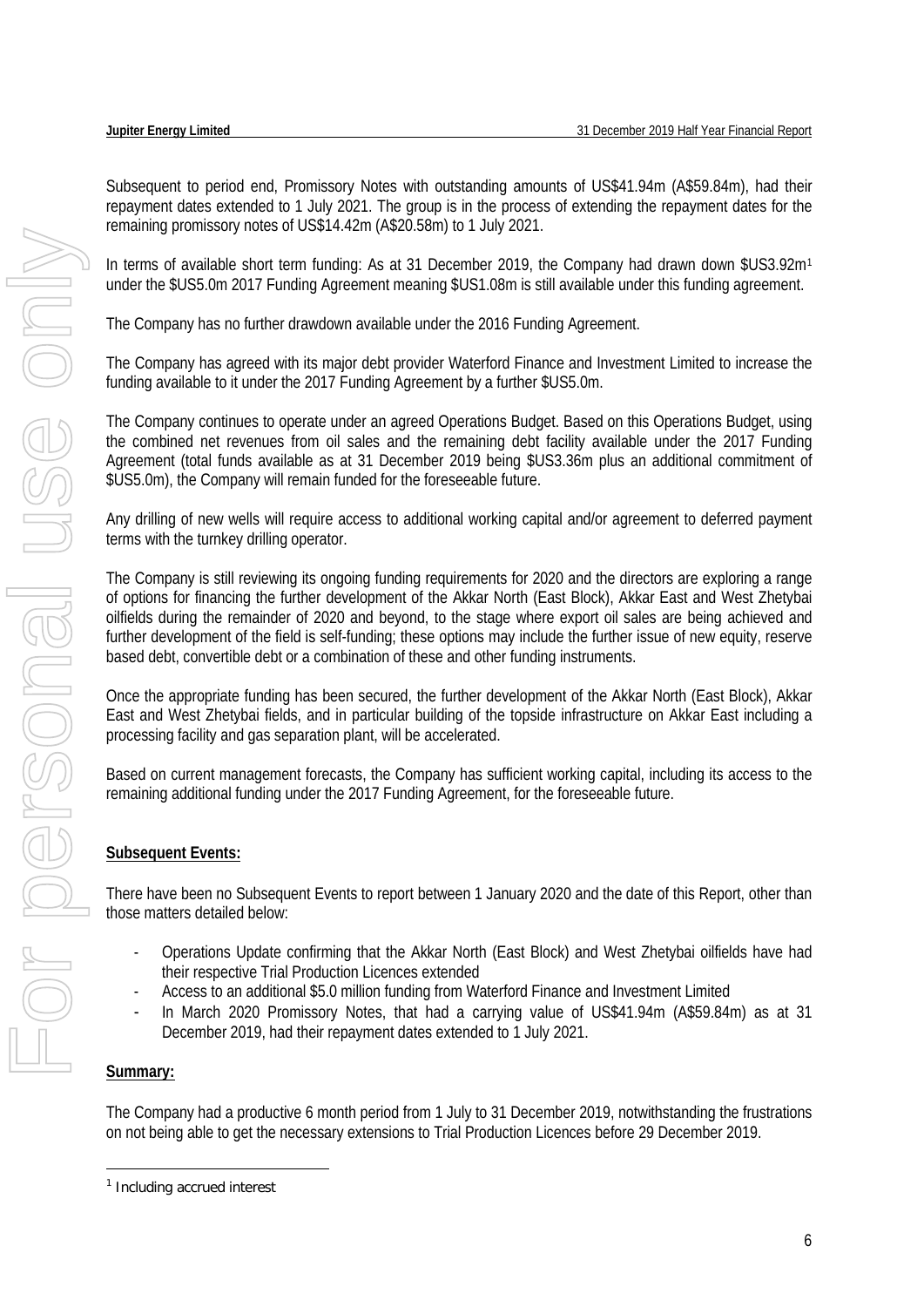Robust Kazakh domestic oil prices allowed for production of approximately 134,000 barrels of oil, deriving revenues of \$A4,835,623 (\$US3,381,970).

Since acquiring an exploration permit in 2008, independent reserve reports continue to confirm that that Jupiter has now discovered three sizeable oilfields with significant reserves and resources. The goal of developing Jupiter Energy into a full cycle E&P company with a meaningful production profile and sizeable 2P reserves base remains the key objective for the Board and Management and the Company remains confident of continuing to make progress towards achieving this goal during the remainder of 2020.

# **Competent Persons Statement:**

### *General*

Alexey Glebov, PhD, with over 33 years' oil & gas industry experience, is the qualified person who has reviewed and approved the technical information contained in this report. Alexey PhD's in technical science (1992) and geology science (2006), an Honors Degree in Geology and Geophysics (1984) from Novosibirsk State University and a Gold Medal (1985) from USSR Academy of Sciences. He is a member since 2001 of the European Association of Geoscientists & Engineers (EAGE #M2001-097) and was made an Honorary Oilman in 2011 by the Ministry of Energy of the Russian Federation. Alexey Glebov is qualified in accordance with ASX Listing Rule 5.41.

# *Kazakh State Approved Reserves*

The information in this report which relates to the C1 and C2 Block 31 reserve estimations is based on information compiled by Reservoir Evaluation Services LLP ("RES"), a Kazakh based oil & gas consulting Group that specialises in oil & gas reserve estimations. RES has used the Kazakh Reserve classification system in determining their estimations. RES has sufficient experience which is relevant to oil & gas reserve estimation and to the specific permit in Kazakhstan to qualify as competent to verify the information pertaining to the C1 and C2 reserve estimations. RES has given and not withdrawn its written consent to the inclusion of the C1 and C2 reserve estimations in the form and context in which they appear in this report. RES has no financial interest in the Group.

# *Auditor's Independence Declaration*

In accordance with section 307C of the Corporations Act 2001, the Directors have obtained a declaration of independence from Ernst & Young, the consolidated entity's auditors. The independence declaration is included at page 8 of the financial report.

Dated at Perth on 13 March 2020.

This report is signed in accordance with a resolution of the Board of Directors.

**G A Gander**  Executive Chairman/CEO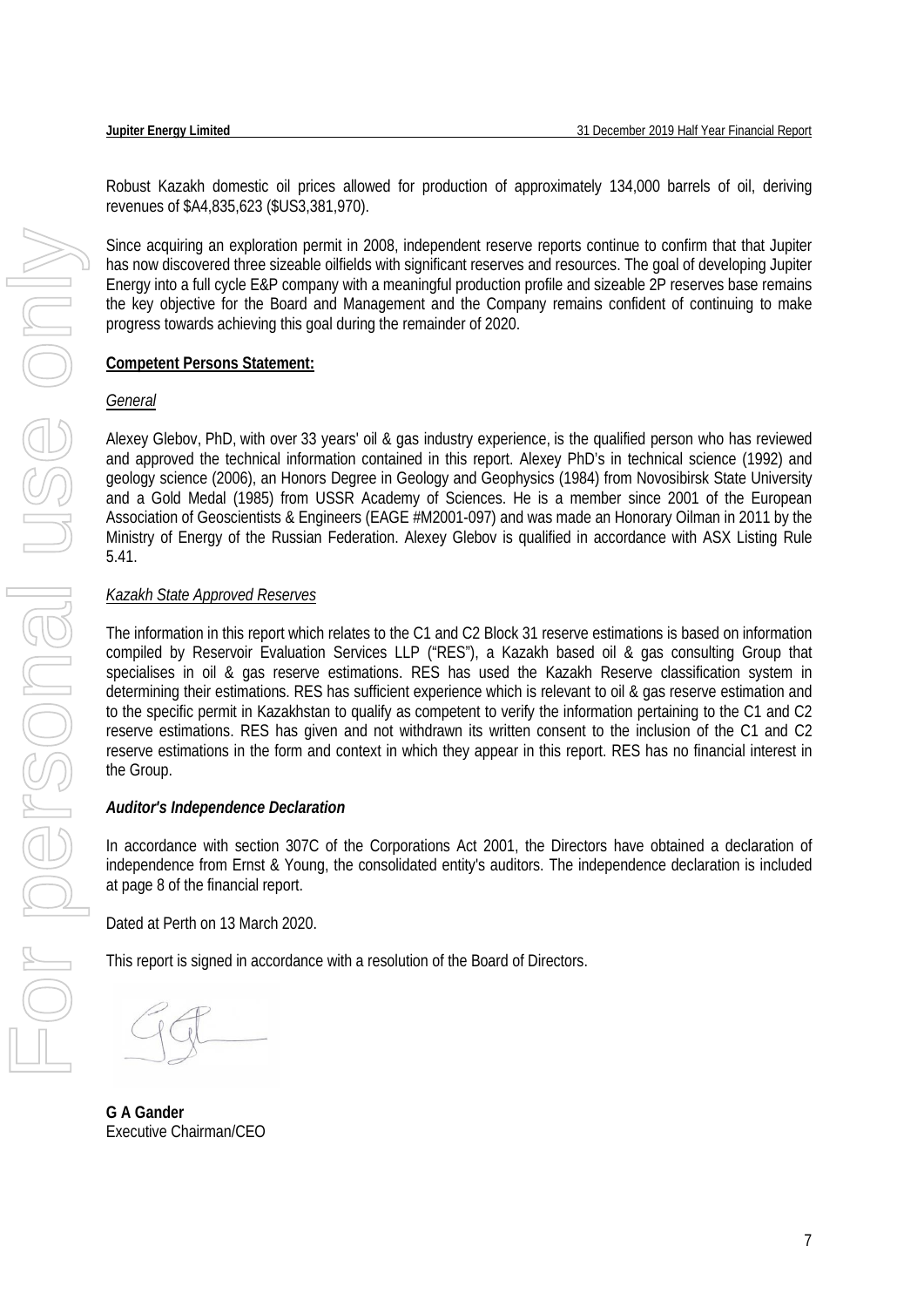

Ernst & Young 11 Mounts Bay Road Perth WA 6000 Australia GPO Box M939 Perth WA 6843

Tel: +61 8 9429 2222 Fax: +61 8 9429 2436 ey.com/au

# **Auditor's Independence Declaration to the Directors of Jupiter Energy Limited**

As lead auditor for the review of Jupiter Energy Limited for the half-year ended 31 December 2019, I declare to the best of my knowledge and belief, there have been:

- a) No contraventions of the auditor independence requirements of the *Corporations Act 2001* in relation to the review; and
- b) No contraventions of any applicable code of professional conduct in relation to the review.

This declaration is in respect of Jupiter Energy Limited and the entities it controlled during the financial period.

Ernel-2 Young

Ernst & Young

Darryn Hall Partner 13 March 2020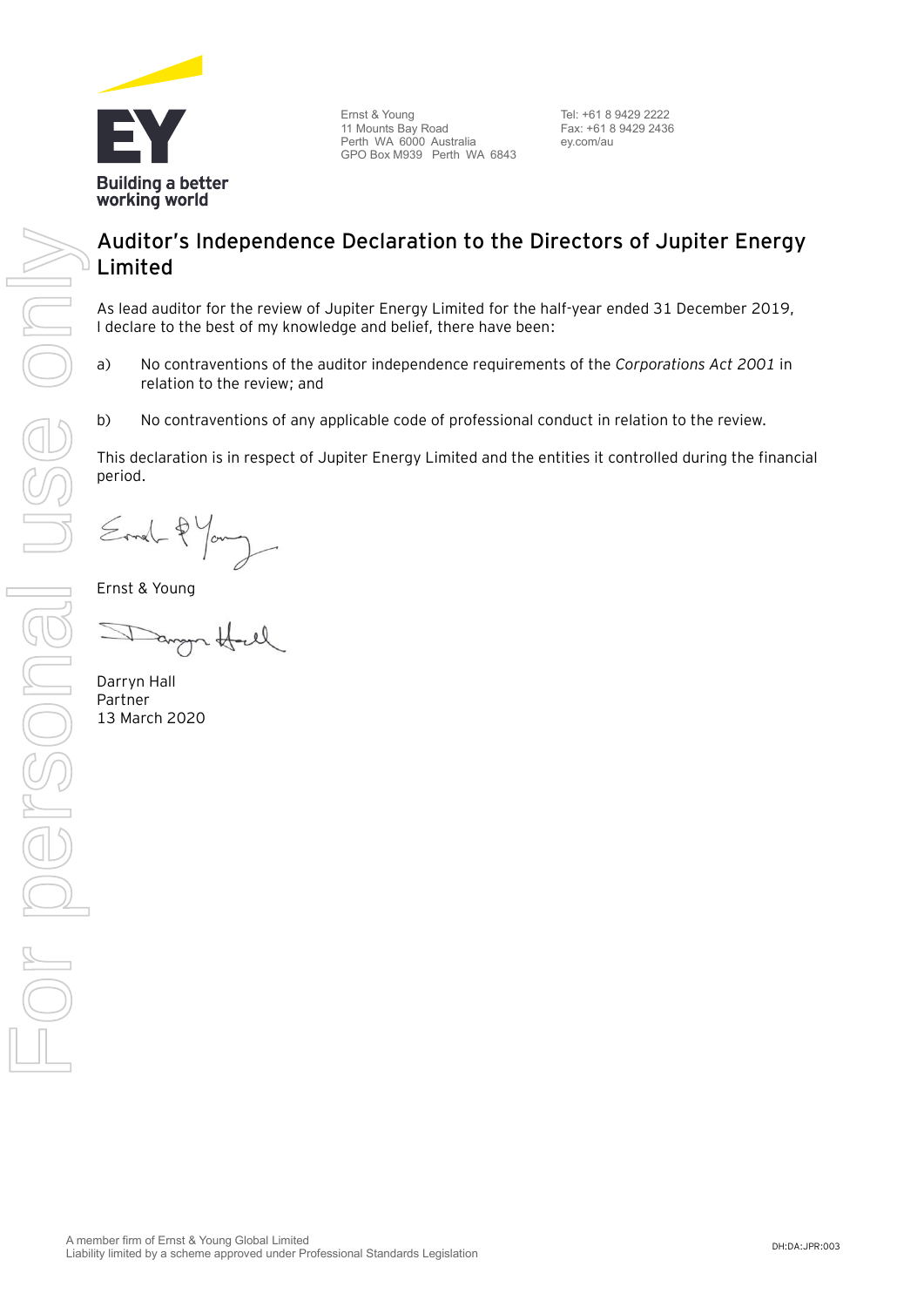

Ernst & Young 11 Mounts Bay Road Perth WA 6000 Australia GPO Box M939 Perth WA 6843

Tel: +61 8 9429 2222 Fax: +61 8 9429 2436 ey.com/au

# **Independent Auditor's Review Report to the Members of Jupiter Energy Limited**

# **Report on the half-year financial report**

# Conclusion

We have reviewed the accompanying half-year financial report of Jupiter Energy Limited (the Company) and its subsidiaries (collectively the Group), which comprises the consolidated statement of financial position as at 31 December 2019, the consolidated statement of comprehensive income, consolidated statement of changes in equity and consolidated statement of cash flows for the half-year ended on that date, notes comprising a summary of significant accounting policies and other explanatory information, and the directors' declaration.

Based on our review, which is not an audit, nothing has come to our attention that causes us to believe that the half-year financial report of the Group is not in accordance with the *Corporations Act 2001*, including:

- a) Giving a true and fair view of the consolidated financial position of the Group as at 31 December 2019 and of its consolidated financial performance for the half-year ended on that date; and
- b) Complying with Accounting Standard AASB 134 *Interim Financial Reporting* and the *Corporations Regulations 2001*.

# Emphasis of Matter - Material uncertainty related to going concern

We draw attention to Note 1(c) Going concern basis in the financial report. These conditions indicate the existence of a material uncertainty that may cast significant doubt about the Group's ability to continue as a going concern and therefore, the Group may be unable to realise its assets and discharge its liabilities in the normal course of business. Our conclusion is not modified in respect of this matter.

# Directors' responsibility for the half-year financial report

The directors of the Company are responsible for the preparation of the half-year financial report that gives a true and fair view in accordance with Australian Accounting Standards and the *Corporations Act 2001* and for such internal control as the directors determine is necessary to enable the preparation of the half-year financial report that is free from material misstatement, whether due to fraud or error.

# Auditor's responsibility

Our responsibility is to express a conclusion on the half-year financial report based on our review. We conducted our review in accordance with Auditing Standard on Review Engagements ASRE 2410 *Review of a Financial Report Performed by the Independent Auditor of the Entity*, in order to state whether, on the basis of the procedures described, anything has come to our attention that causes us to believe that the half-year financial report is not in accordance with the *Corporations Act 2001* including: giving a true and fair view of the Group's consolidated financial position as at 31 December 2019 and its consolidated financial performance for the half-year ended on that date; and complying with Accounting Standard AASB 134 *Interim Financial Reporting* and the *Corporations Regulations 2001*. As the auditor of the Group, ASRE 2410 requires that we comply with the ethical requirements relevant to the audit of the annual financial report.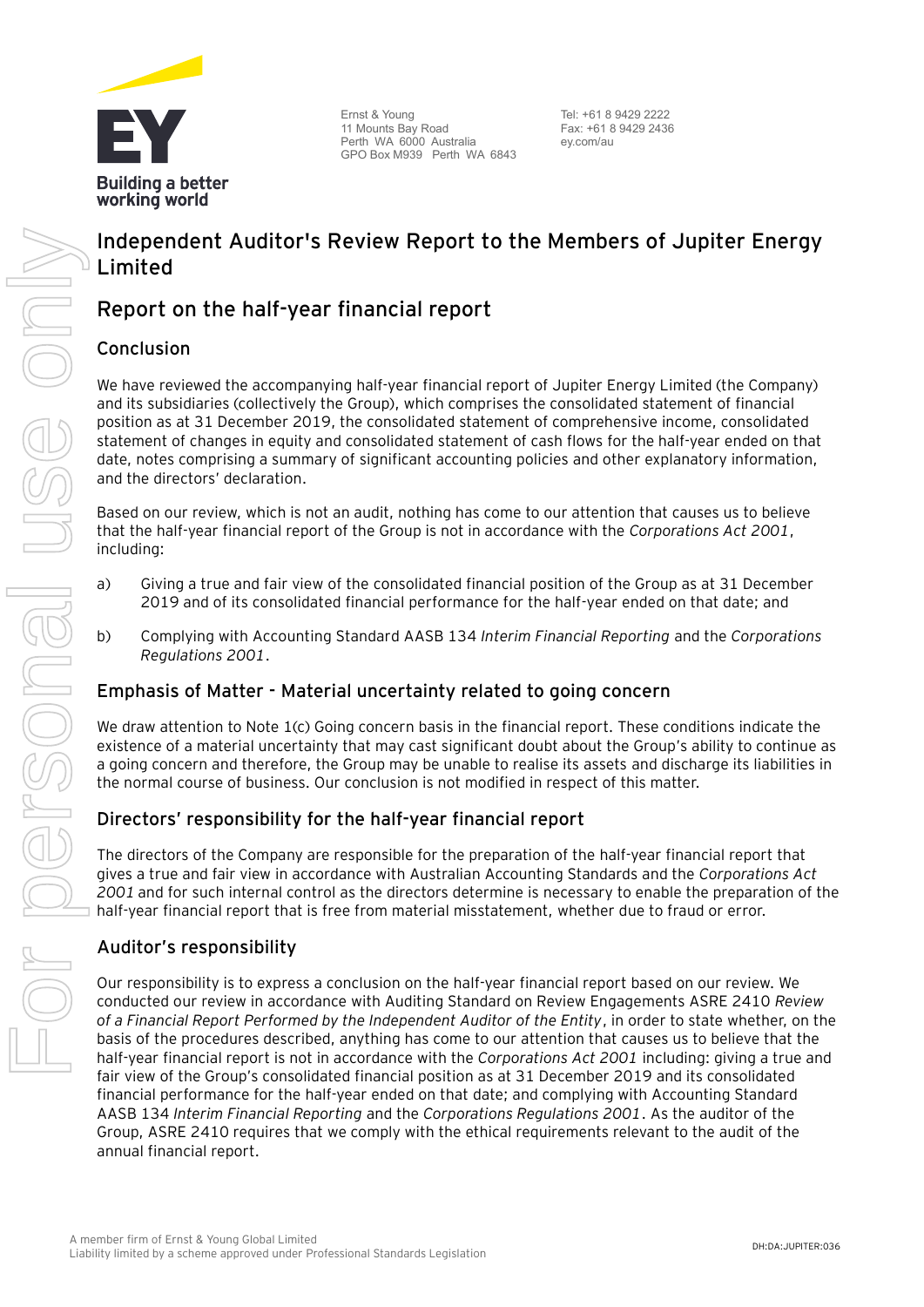

A review of a half-year financial report consists of making enquiries, primarily of persons responsible for financial and accounting matters, and applying analytical and other review procedures. A review is substantially less in scope than an audit conducted in accordance with Australian Auditing Standards and consequently does not enable us to obtain assurance that we would become aware of all significant matters that might be identified in an audit. Accordingly, we do not express an audit opinion.

# Independence

In conducting our review, we have complied with the independence requirements of the *Corporations Act 2001*.

Ernel-2 Young

Ernst & Young

Darryn Hall Partner Perth 13 March 2020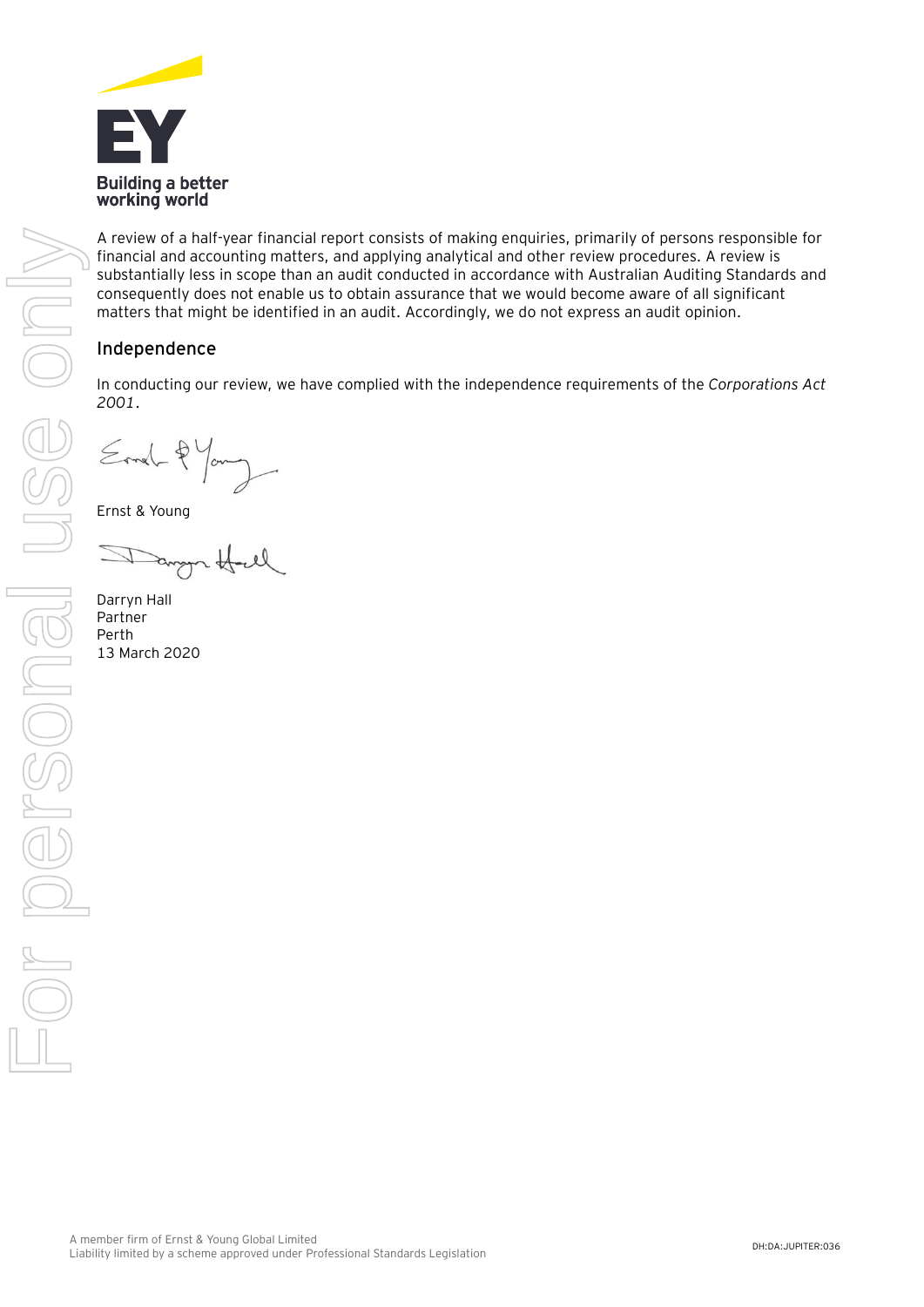### <span id="page-11-0"></span>**DIRECTORS' DECLARATION**

In accordance with a resolution of the Directors of Jupiter Energy Limited, I state that:

In the opinion of the Directors:

- a. The financial statements and notes of the consolidated entity are in accordance with the Corporations Act 2001, including:
	- I. giving a true and fair view of the financial position of the consolidated entity as at 31 December 2019 and the performance for the half-year ended on that date, and
	- II. complying with Accounting Standard AASB 134 "Interim Financial Reporting" and the Corporations Regulations 2001; and
- b. Subject to the matters disclosed at note 1(c), there are reasonable grounds to believe that the company will be able to pay its debts as and when they become due and payable.

This declaration is made in accordance with a resolution of the Board of Directors.

**G A Gander**  Executive Chairman/CEO

Signed at Perth 13 March 2020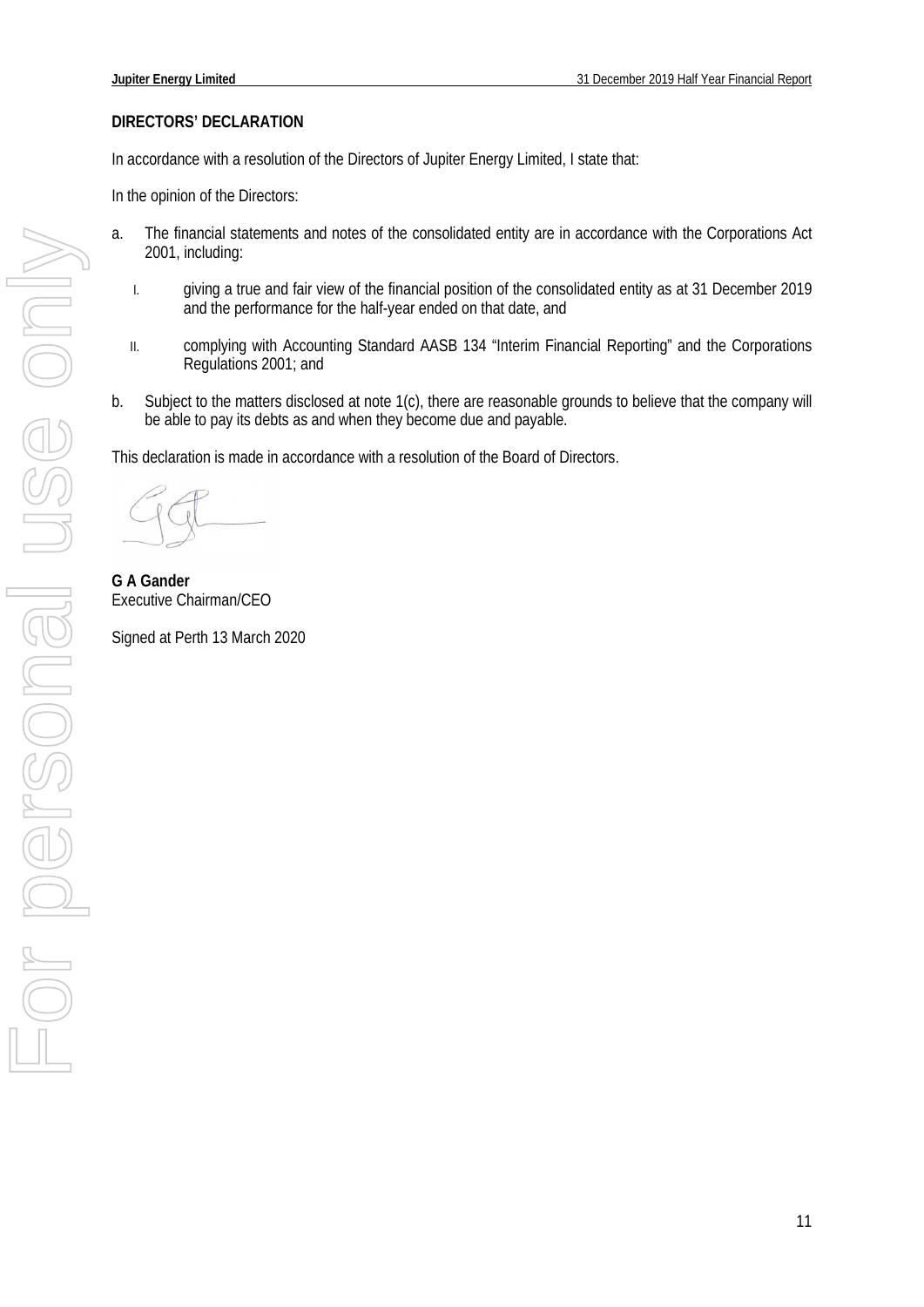### <span id="page-12-0"></span>**CONSOLIDATED STATEMENT OF PROFIT OR LOSS AND OTHER COMPREHENSIVE INCOME FOR THE HALF YEAR ENDED 31 DECEMBER 2019**

| 31 Dec 2019<br>31 Dec 2018                                                                                 |        |
|------------------------------------------------------------------------------------------------------------|--------|
| \$<br>\$                                                                                                   |        |
|                                                                                                            |        |
| 3<br>4,835,623<br>4,128,833<br>Revenue                                                                     |        |
| Cost of sales<br>(1,853,202)<br>(1, 243, 446)                                                              |        |
| <b>Gross profit</b><br>2,982,421<br>2,885,387                                                              |        |
| 62,819<br>(3,069,513)<br>Foreign currency gain/(loss)                                                      |        |
| General and administrative costs<br>(1,781,642)<br>(2,499,853)                                             |        |
| 5, 6<br>(32,592,342)<br>Impairment expense                                                                 |        |
| (31, 328, 744)<br>(2,683,979)<br>Operating gain/(loss)                                                     |        |
| Interest income<br>11,284                                                                                  | 9,508  |
| 9<br>(4,068,928)<br>Finance costs<br>(3,736,299)                                                           |        |
| Profit/(Loss) before tax<br>(35, 386, 388)<br>(6, 410, 770)                                                |        |
|                                                                                                            |        |
| Income tax expense                                                                                         |        |
| (35, 386, 388)<br>(6, 410, 770)<br>Profit/(Loss) after income tax                                          |        |
| Other comprehensive (loss)/income to be reclassified to profit<br>or loss in subsequent periods net of tax |        |
| Foreign currency translation<br>(134, 117)<br>(2,084,541)                                                  |        |
| Total comprehensive loss for the period<br>(35,520,505)<br>(8, 495, 311)                                   |        |
| Loss per share attributable to ordinary equity holders of the<br>parent (cents per share)                  |        |
| Basic loss per share<br>(23.07)                                                                            | (4.18) |
| Diluted loss per share<br>(23.07)                                                                          | (4.18) |

The above Consolidated Statement of Profit or Loss and Other Comprehensive Income is to be read in conjunction with the accompanying notes.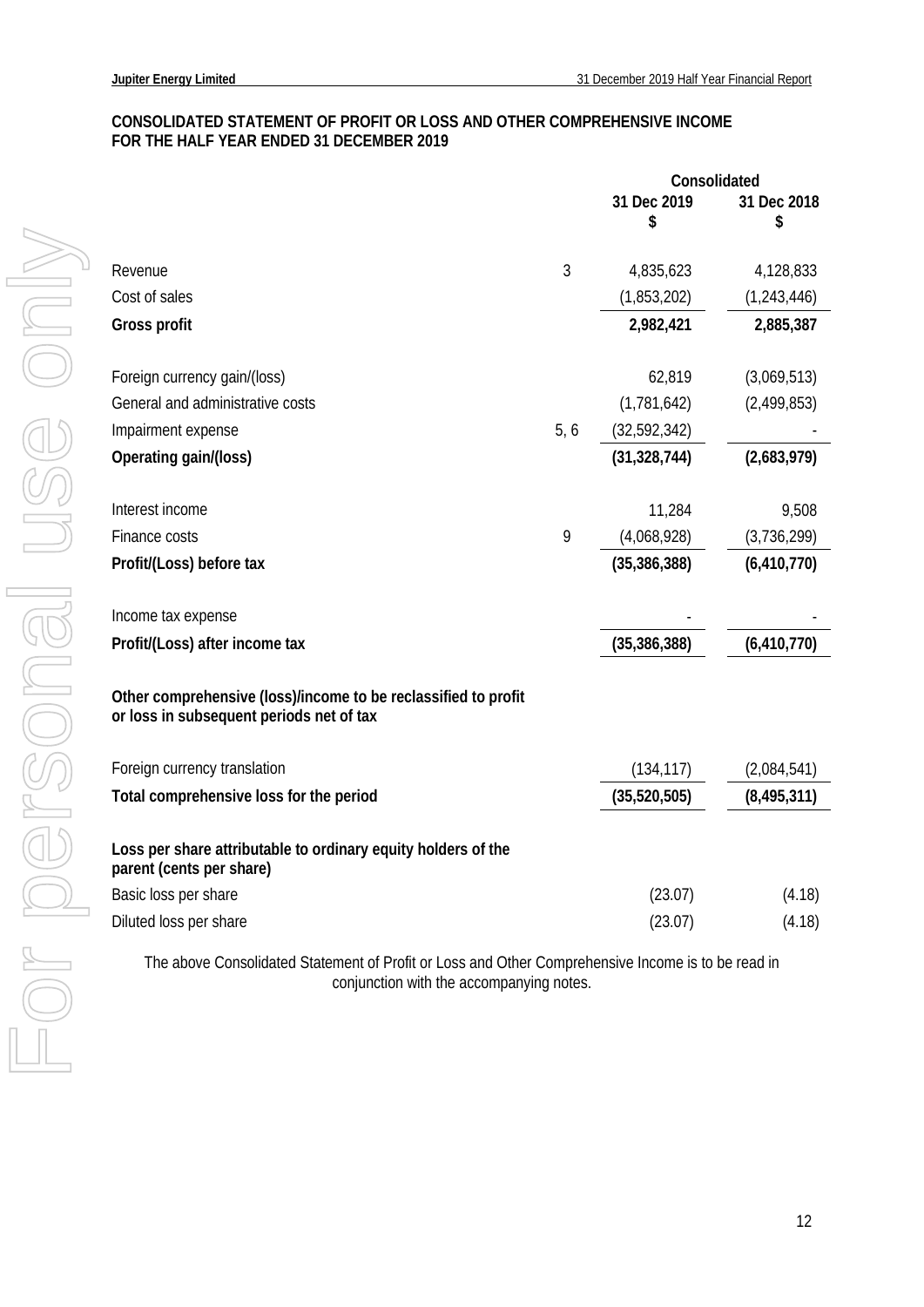### <span id="page-13-0"></span>**CONSOLIDATED STATEMENT OF FINANCIAL POSITION AS AT 31 DECEMBER 2019**

|                                        | Consolidated |                           |                       |
|----------------------------------------|--------------|---------------------------|-----------------------|
|                                        | <b>Note</b>  | 31 December<br>2019<br>\$ | 30 June<br>2019<br>\$ |
| <b>ASSETS</b>                          |              |                           |                       |
| <b>Current Assets</b>                  |              |                           |                       |
| Cash and cash equivalents              | 4            | 686,537                   | 534,690               |
| Trade and other receivables            | 5            | 75,359                    | 79,950                |
| Other current assets                   |              | 260,716                   | 166,184               |
| Inventories                            |              | 30,204                    | 27,474                |
| <b>Total Current Assets</b>            |              | 1,052,816                 | 808,298               |
| <b>Non-Current Assets</b>              |              |                           |                       |
| Trade and other receivables            | 5            |                           | 2,277,059             |
| Oil and gas properties                 | 7            | 20,108,796                | 20,427,153            |
| Plant and equipment                    |              | 1,078,511                 | 1,169,768             |
| Exploration and evaluation expenditure | 6            |                           | 29,336,875            |
| Other financial assets                 |              | 493,243                   | 459,565               |
| <b>Total Non-Current Assets</b>        |              | 21,680,550                | 53,670,420            |
| <b>Total Assets</b>                    |              | 22,733,366                | 54,478,718            |
| <b>Current Liabilities</b>             |              |                           |                       |
| Trade and other payables               | 8            | 1,802,047                 | 3,347,098             |
| Other financial liabilities            | 9            | 80,419,829                | 183,319               |
| <b>Contract Liability</b>              | 10           | 373,342                   | 696,102               |
| <b>Total Current Liabilities</b>       |              | 82,595,218                | 4,226,519             |
| <b>Non-current Liabilities</b>         |              |                           |                       |
| Provisions                             |              | 372,440                   | 347,411               |
| Other financial liabilities            | 9            |                           | 74,618,575            |
| <b>Total Non-Current Liabilities</b>   |              | 372,440                   | 74,965,986            |
| <b>Total Liabilities</b>               |              | 82,967,658                | 79,192,505            |
| <b>Net Deficit</b>                     |              | (60, 234, 292)            | (24, 713, 787)        |
| <b>Equity</b>                          |              |                           |                       |
| Contributed equity                     |              | 85,633,935                | 85,633,935            |
| Share based payment reserve            |              | 5,764,014                 | 5,764,014             |
| Foreign currency translation reserve   |              | (27, 834, 444)            | (27,700,327)          |
| <b>Accumulated losses</b>              |              | (123, 797, 797)           | (88, 411, 409)        |
| <b>Total Deficit</b>                   |              | (60, 234, 292)            | (24, 713, 787)        |

The above Consolidated Statement of Financial Position is to be read in conjunction with the accompanying notes.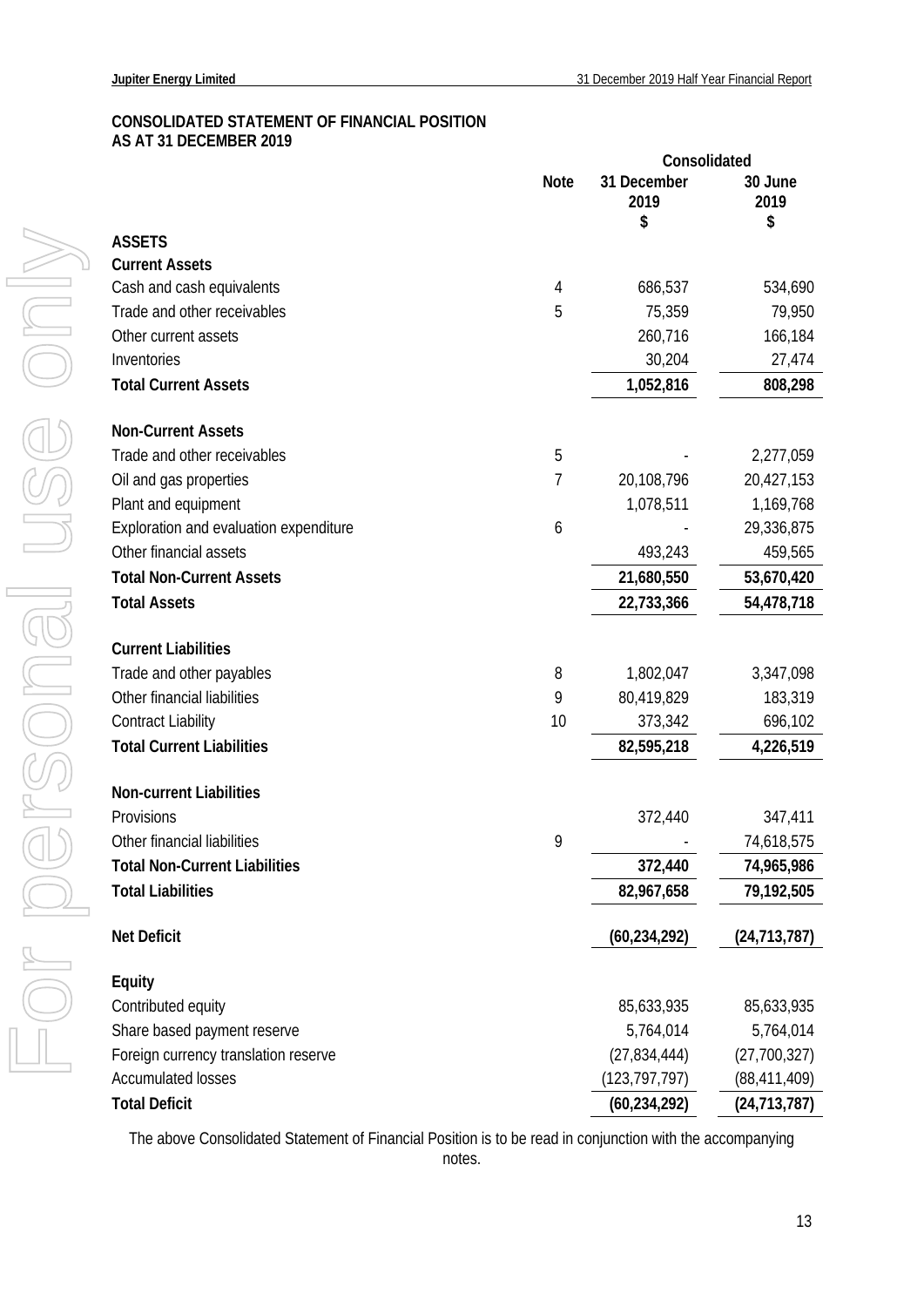### <span id="page-14-0"></span>**CONSOLIDATED STATEMENT OF CHANGES IN EQUITY FOR THE HALF YEAR ENDED 31 DECEMBER 2019**

|                                   | <b>Issued</b><br>capital | <b>Share</b><br>based<br>payment<br>reserve | Foreign<br>currency<br>translation<br>reserve | Accumulated<br>losses | <b>Total Equity</b> |
|-----------------------------------|--------------------------|---------------------------------------------|-----------------------------------------------|-----------------------|---------------------|
|                                   | \$                       | \$                                          | \$                                            | \$                    | \$                  |
| As at 1 July 2019                 | 85,633,935               | 5,764,014                                   | (27,700,327)                                  | (88, 411, 409)        | (24, 713, 787)      |
| Loss for the period               |                          |                                             |                                               | (35, 386, 388)        | (35, 386, 388)      |
| Other comprehensive income        |                          |                                             | (134, 117)                                    |                       | (134, 117)          |
| Total comprehensive income/(loss) |                          |                                             | (134, 117)                                    | (35, 386, 388)        | (35, 520, 505)      |
| As at 31 December 2019            | 85,633,935               | 5,764,014                                   | (27, 834, 444)                                | (123, 797, 797)       | (60, 234, 292)      |
|                                   |                          |                                             |                                               |                       |                     |
| As at 1 July 2018                 | 85,633,935               | 5,764,014                                   | (26, 262, 620)                                | (79, 483, 634)        | (14, 348, 305)      |
| Loss for the period               |                          |                                             |                                               | (6, 410, 770)         | (6, 410, 770)       |
| Other comprehensive income        |                          | $\overline{\phantom{a}}$                    | (2,084,542)                                   |                       | (2,084,542)         |
| Total comprehensive income/(loss) |                          | ÷                                           | (2,084,542)                                   | (6, 410, 770)         | (8, 495, 311)       |
| As at 31 December 2018            | 85,633,935               | 5,764,014                                   | (28, 347, 162)                                | (85, 894, 404)        | (22, 843, 617)      |

The above Consolidated Statement of Changes in Equity is to be read in conjunction with the accompanying notes.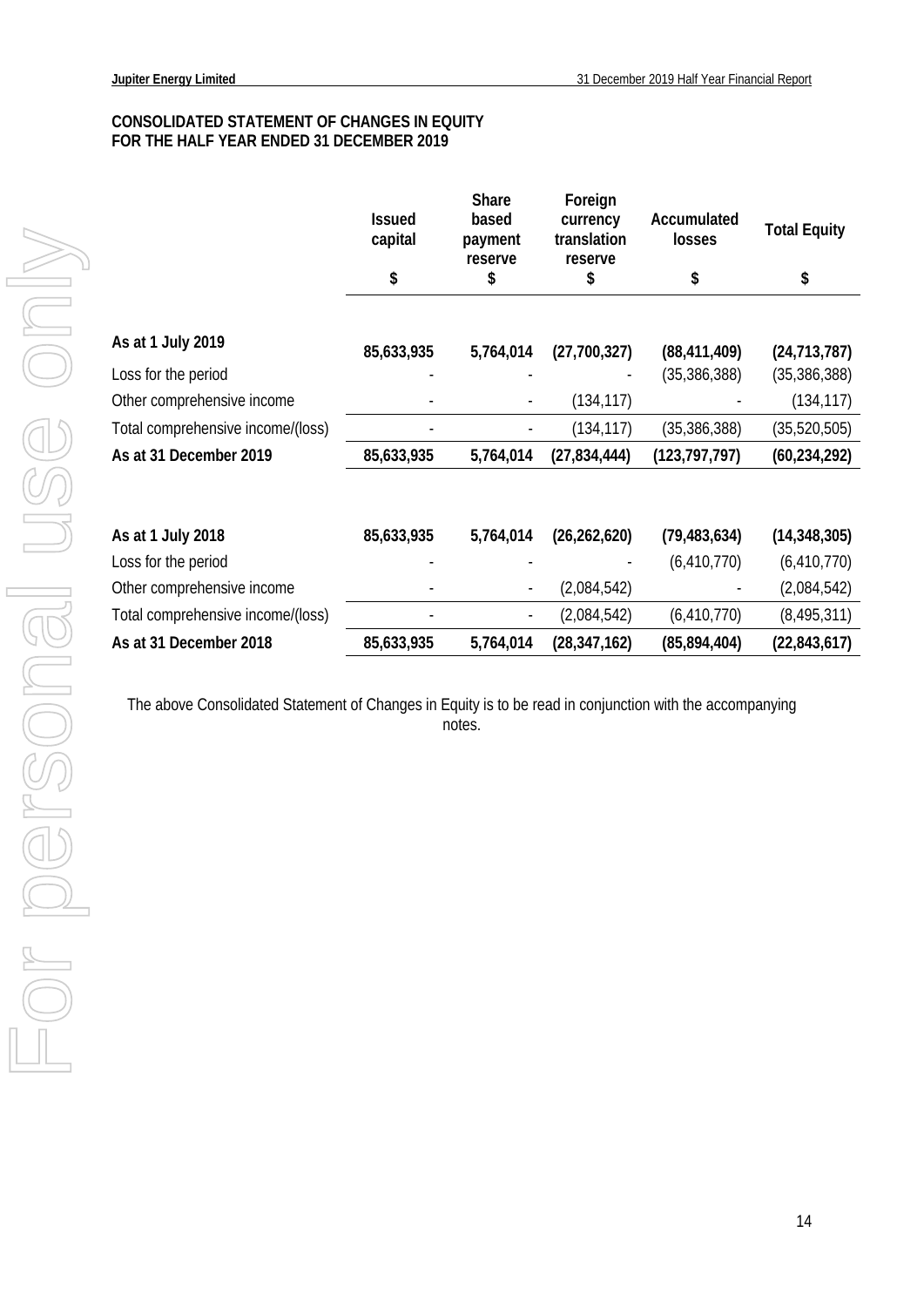### <span id="page-15-0"></span>**CONSOLIDATED STATEMENT OF CASH FLOWS FOR THE HALF YEAR ENDED 31 DECEMBER 2019**

|                                                      |   | Consolidated              |                           |
|------------------------------------------------------|---|---------------------------|---------------------------|
|                                                      |   | 31 December<br>2019<br>\$ | 31 December<br>2018<br>\$ |
| Cash flows from operating activities                 |   |                           |                           |
| Receipts from customers                              |   | 5,040,187                 | 4,988,062                 |
| Payments to suppliers and employees                  |   | (3,567,966)               | (1,443,139)               |
| Interest received                                    |   | 11,284                    | 9,508                     |
| Net cash from operating activities                   |   | 1,483,505                 | 3,554,431                 |
| Cash flows from investing activities                 |   |                           |                           |
| Payments for exploration and development expenditure |   | (2,844,638)               | (2,748,063)               |
| Payments for plant and equipment                     |   | (101, 809)                | (158, 922)                |
| Net cash used in investing activities                |   | (2,946,447)               | (2,906,985)               |
| Cash flows from financing activities                 |   |                           |                           |
| Proceeds from unsecured loan                         |   | 1,615,018                 | 575,325                   |
| Net cash provided by financing activities            |   | 1,615,018                 | 575,325                   |
|                                                      |   |                           |                           |
| Net increase in cash held                            |   | 152,076                   | 1,222,771                 |
| Cash at the beginning of the financial period        |   | 534,690                   | 408,241                   |
| Foreign exchange gain/(loss)                         |   | (229)                     | (1, 857)                  |
| Cash at the end of the financial period              | 4 | 686,537                   | 1,629,156                 |
|                                                      |   |                           |                           |

The above Consolidated Statement of Cashflows is to be read in conjunction with the accompanying notes.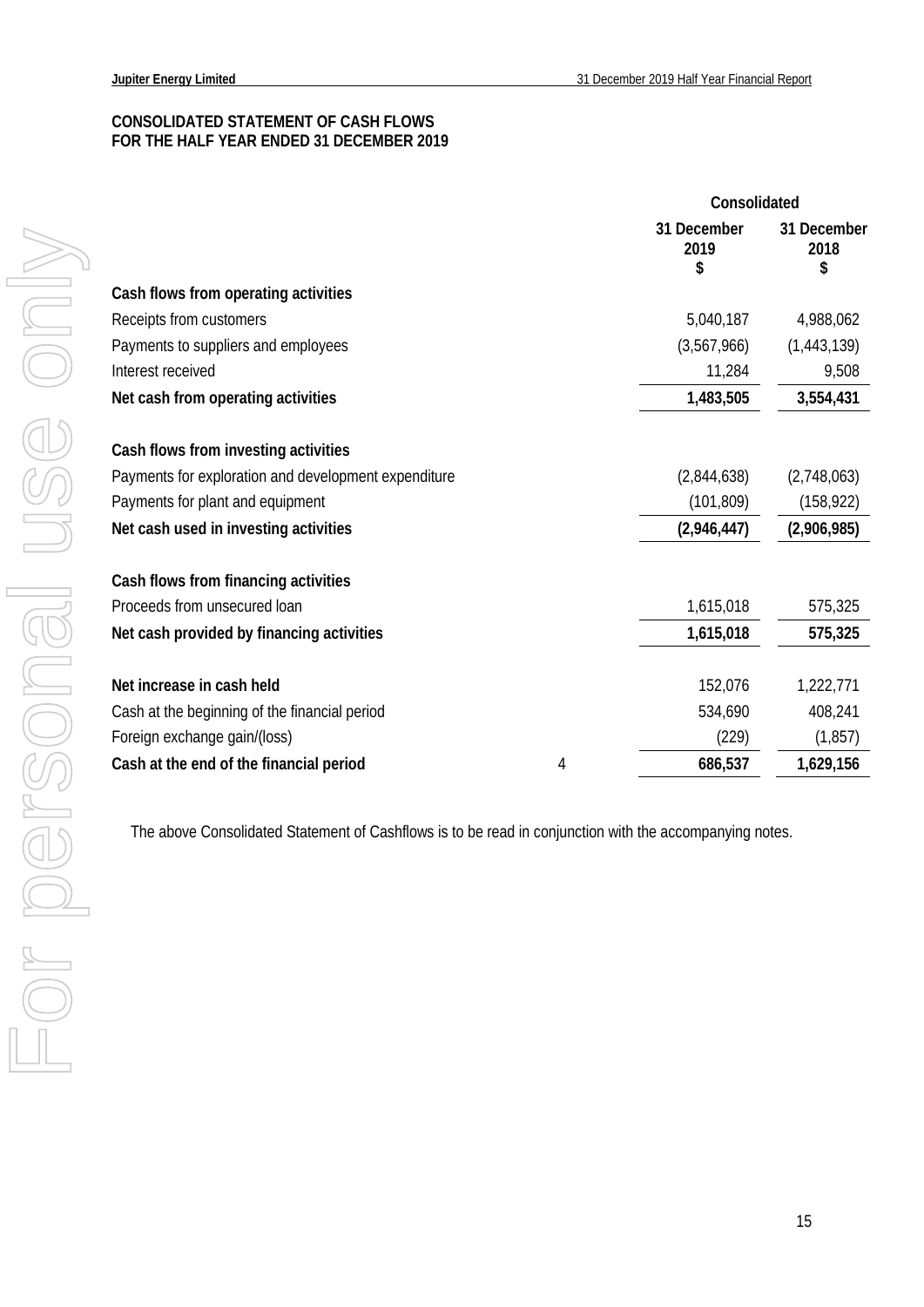### <span id="page-16-0"></span>**NOTES TO THE CONSOLIDATED FINANCIAL STATEMENTS**

### **Note 1. Basis of Preparation**

The half year financial report of Jupiter Energy Limited for the period 31 December 2019 was authorised for issue in accordance with a resolution of the Directors on 13 March 2019.

Jupiter Energy Limited is a company limited by shares that is incorporated and domiciled in Australia and whose shares are publicly listed and traded on Australian Securities Exchange. Jupiter Energy Limited is a for profit entity.

### *a) Basis of preparation*

This financial report for the half-year ended 31 December 2019 has been prepared in accordance with AASB 134 *Interim Financial Reporting* and the *Corporations Act 2001.*

All monetary values are reported in Australian Dollar unless otherwise stated.

The half-year financial report does not include all notes of the type normally included within the annual financial report and therefore cannot be expected to provide as full an understanding of the financial performance, financial position and financing and investing activities of the consolidated entity as the full financial report.

It is recommended that the half-year financial report be read in conjunction with the annual report for the year ended 30 June 2019 and considered together with any public announcements made by Jupiter Energy Limited during the half-year ended 31 December 2019 and in the subsequent period to the date of this report in accordance with the continuous disclosure obligations of the ASX listing rules.

### *b) Rounding of amounts*

The Group has applied the relief available to it under ASIC Corporations (Rounding in Financial/Director's Reports) Instrument 2016/191. Accordingly, amounts in the financial statements have been rounded off to the nearest dollar.

### *c) Going Concern*

The consolidated financial statements have been prepared on a going concern basis with the Directors of the opinion that the Group can meet its obligations as and when they fall due.

As at 31 December 2019, the Group had a net current liability position of \$81,542,402. This includes promissory notes of \$80,419,829 of which subsequent to period end the repayment dates of \$59,840,187 promissory notes have been extended to 1 July 2021 (refer to Note 12 Subsequent Events for further detail). The Group has available funding of \$US1,077,938 (\$A1,458,447) as at 31 December 2019 under its two existing framework funding agreements (refer to note 9 for additional detail) and subsequent to year end, an additional US\$5,000,000 was made available for the Group to draw down on. The group is able to settle its remaining short term obligations from available funding as, included in the net current liability position balance, are accrued director fees of \$618,077 for which settlement has been deferred and contract liabilities of \$373,342 that will be settled through the physical delivery of oil.

For the Group to be able to continue to carry out intended drilling and evaluation of Block 31 and to have sufficient working capital the group is required within the next 12 months to:

- secure additional funding;
- extend the repayment terms of the remaining promissory notes;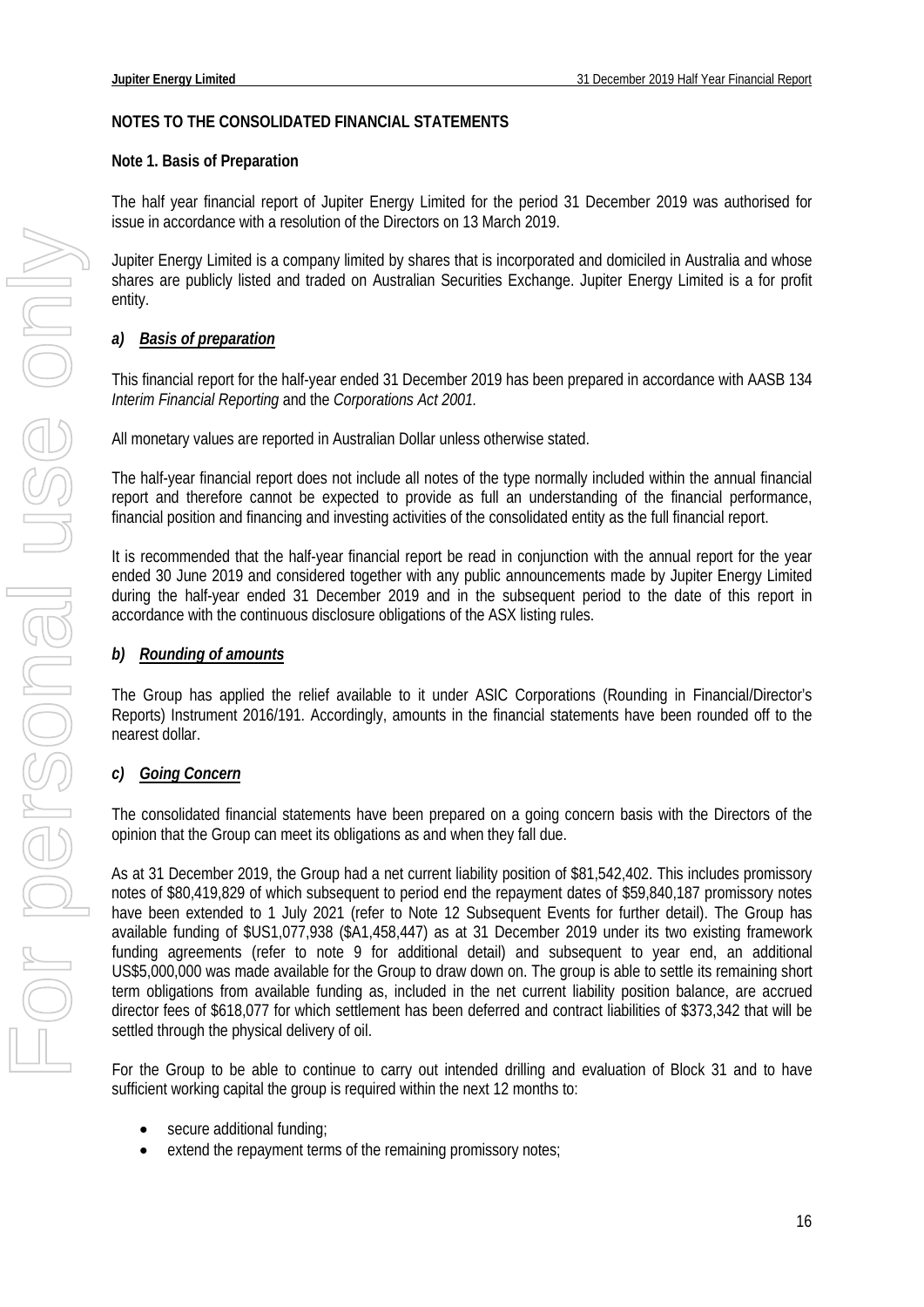- obtain the necessary approvals to transition the Akkar East oilfield from exploration to commercial production which will result in the re-opening of Wells J-51, J-52 and 19; and
- obtain approval to continue to flare gas in the transition period from exploration to production and search for a viable option to utilize 100% subsequent to the transition period.

Under the Sub Surface Code, once an oil field is in commercial production it must utilize 100% of the gas it emits via means other than flaring. In order to do this, the oil field requires onsite infrastructure to be in place to utilise gas from oil production. Once the requisite infrastructure is in place and approved, the Company will be able to extract and sell oil under the commercial production license that forms part of the Block 31, 2275 contract. Due to the significant infrastructure required, which is not currently in place, should the Group not receive approvals to produce from the field without the infrastructure or find a suitable alternative:

- the value of Block 31 may not be fully realised as intended and it could have implications on asset values currently recognised in the financial statements;
- the promissory and convertible note facility holders may have right to demand repayment prior to their revised maturity date.

The Directors, after consultation with the major shareholders, debt providers, oil traders and the Kazakhstan ministry of oil and gas are confident of being able to secure additional funding, obtain approvals to both transition the Akkar East oilfield from exploration to commercial production and be able to produce and flare gas from the Akkar East oilfield; however there remains uncertainty as to whether all of these matters will be achieved.

In the event that the above does not eventuate, there is a material uncertainty whether the Group will continue as a going concern and therefore whether it will realise its assets and discharge its liabilities in the normal course of business and at the amounts stated in the half-year financial report. No adjustments have been made relating to the recoverability and classification of recorded asset amounts and classification of liabilities that might be necessary should the Group not continue as a going concern.

# *d) Adoption of new and revised accounting standards*

These consolidated financial statements have been prepared using the same accounting policies as used in the annual financial statements for the year ended 30 June 2019, except for the impact of the new and amended standards and interpretations issued by the Australian Accounting Standards Board ('AASB'). The adoption of the new and amended standards and interpretations, did not result in any significant changes to the Group's accounting policies.

# *AASB 16 Leases*

The Group has applied all new and revised Australian Accounting Standards that apply to annual reporting periods beginning on or after 1 July 2019, including AASB 16 Leases. AASB 16 replaces AASB 117 Leases and introduces a single lessee accounting model that requires a lessee to recognise right-of-use assets and lease liabilities for all leases with a term of more than 12 months, unless the underlying asset is of low value.

Right-of-use assets are initially measured at cost and lease liabilities are initially measured on a present value basis. Subsequent to initial recognition, right-of-use assets are accounted for on a similar basis to non-financial assets, whereby the right-of-use asset is accounted for on a cost basis.

Lease liabilities are accounted for on a similar basis to other financial liabilities, whereby interest expense is recognised in respect of the lease liability and the carrying amount of the lease liability is reduced to reflect the principal portion of lease payments made.

In accordance with the transition requirements of AASB 16, the Group has elected to apply AASB 16 retrospectively to those contracts that were previously identified as leases under the predecessor standard, with the cumulative effect, if any, of initially applying the new standard recognised as an adjustment to opening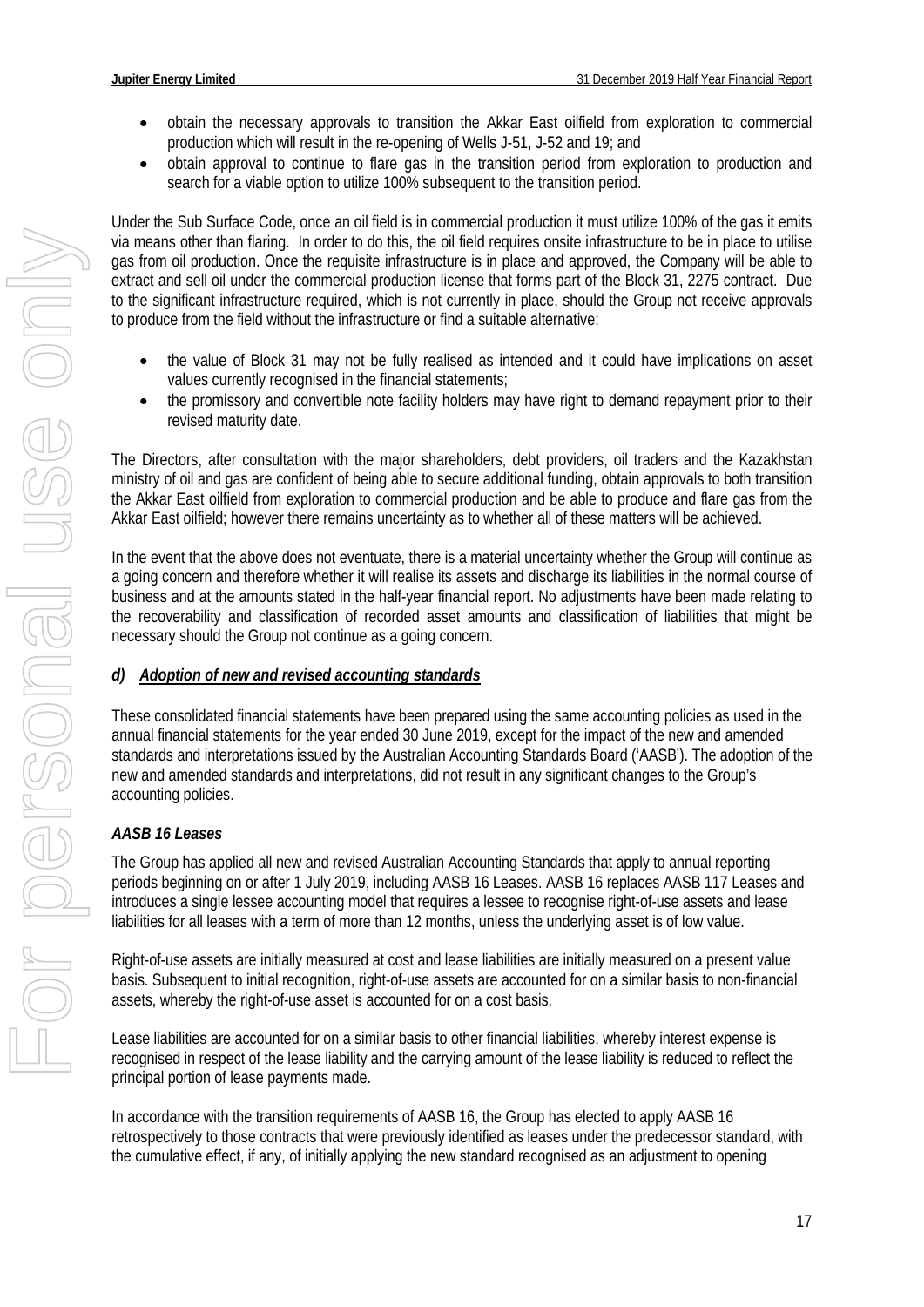retained earnings at the date of initial application (i.e. at 1 July 2019). Accordingly, comparative information has not been restated.

The Group has also elected to apply the following practical expedients to the measurement of right-of-use assets and lease liabilities in relation to those leases previously classified as operating leases under the predecessor standard:

- to recognise each right-of-use asset at the date of initial application at an amount equal to the lease liability, adjusted by the amount of any prepaid or accrued lease payments relating to that lease recognised in the statement of financial position immediately before the date of initial application;
- to not recognise a right-of-use asset and a lease liability for leases for which the underlying asset is of low value, that is, less than US\$5,000 (AU\$ 7,137);
- to not recognise a right-of-use asset and a lease liability for leases for which the lease term ends within 12 months of the date of initial application; and
- to use hindsight, such as in determining the lease term if the contract contains options to extend or terminate the lease.

The application of AASB 16 has not had a material impact on the Group and as such, no adjustment has been made to the accounts.

### **AASB Interpretation 23 Uncertainty over Income Tax Treatments**

The interpretation is to be applied to the determination of taxable profit (tax loss), tax bases, unused tax losses, unused tax credits and tax rates, when there is uncertainty over income tax treatments under AASB 112.

The Group has assessed the impact of AASB Interpretation 23 on the financial statements and concluded that it is immaterial.

### *e) Changes to critical accounting estimates and judgements*

The preparation of the Group's financial statements requires management to make judgements, estimates and assumptions that affect the reported amounts of revenues, expenses, assets and liabilities, and the accompanying disclosures, and the disclosure of contingent liabilities. Uncertainty about these assumptions and estimates could result in outcomes that require a material adjustment to the carrying amount of asset or liabilities affected in future periods.

Refer to the Group's 30 June 2019 financial statements for information on the Group's judgements, estimates and assumptions.

### **Impairment of Exploration Assets**

During the period the Group applied to transfer the Akkar East oilfield from an exploration phase to Commercial Production under the Block 31 contract. The Group also applied for extensions to trial production licenses for the Akkar North (East Block) and West Zhetybai oilfields. The trial production licences were extended by the Kazakh authorites with the requirement to transition these fields to Commercial production within defined periods. For Akkar North (East Block) this period runs until the end of December 2020 and for West Zhetybai the period ends at the beginning of September 2021. As part of transitioning to Commercial Production a final reserves for each oilfield needs to be submitted and approved by the Kazakh Ministry of Energy. This report defines the approved reserves for production during the Commercial Production period. Any acreage within the oilfield that has no defined reserves will be relinquished as part of this process. Based on the various approvals received or likely to be received from the Kazakh Ministry of Energy and the resulting expected future oil production from the Akkar East, Akkar North (East Block) and West Zhetybai oilfields, the Group assessed whether it was appropriate to continue carry forward capitalised exploration and evaluation costs for the Akkar East, Akkar North (East Block) and West Zhetybai fields. Based on the current budget for the future development of these fields, there is limited expenditure towards identifying and developing new reserves with the focus being on developing existing reserves and therefore capitalised exploration and evaluation costs of \$30,619,326 (2018: nil) were impaired down to nil during the period.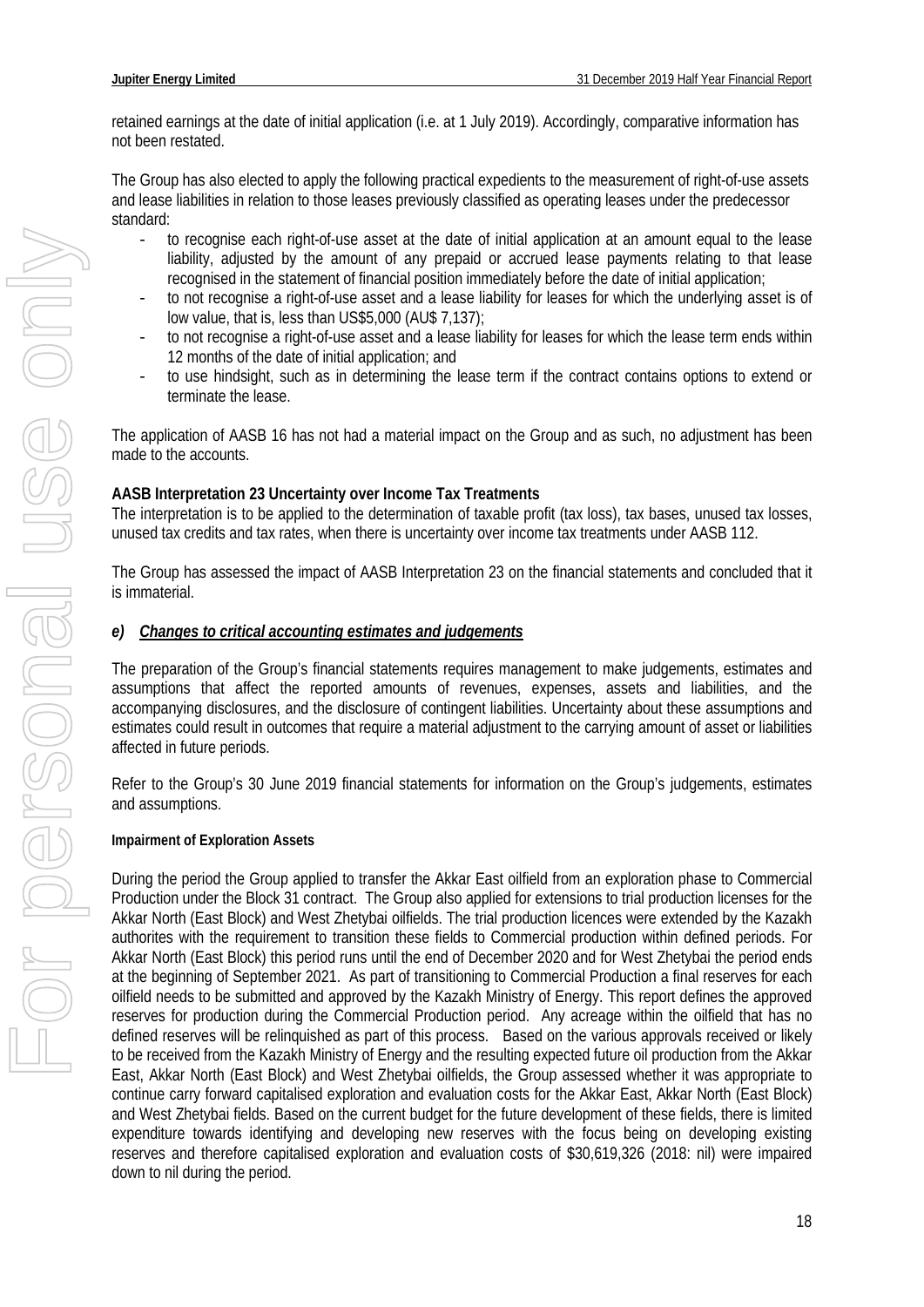### **Cash Generating Unit - Impairment of Assets**

The Group assesses each asset or cash generating unit (CGU) (excluding goodwill, which is assessed annually regardless of indicators) every reporting period to determine whether any indication of impairment exists. Where an indicator of impairment exists, a formal estimate of the recoverable amount is made, which is considered to be the higher of the fair value less costs of disposal and value in use. These assessments require the use of estimates and assumptions such as long-term oil prices (considering current and historical prices, price trends and related factors), discount rates, operating costs, future capital requirements, decommissioning costs, exploration potential, reserves operating performance (which includes production and sales volumes).

In measuring the recoverable amount, future cashflows are sensitive to changes in the following key assumptions;

- Forecast commodity prices and exchange rates;
- Production volumes, reserves and timing;
- Recoverable reserves;
- Cost assumptions; and
- Discount rate

In accordance with the Group's accounting policy, the Group's CGU was tested for indicators of impairment as at 31 December 2019 and the recoverable amount was determined through a value in use model. This assessment supported the recoverability of the Block 31 CGU consisting of the Akkar East, Akkar North (East Block) and West Zhetybai oil fields.

### **Note 2. Segment Reporting**

The Consolidated Entity is exploring for oil and gas in Kazakhstan. Each activity has been aggregated as they have similar economic characteristics and are being conducted in one area of interest. The operations of the Consolidated Entity therefore represent one operating segment under AASB 8 Operating Segments.

The accounting policies applied for internal reporting purposes are consistent with those applied in the preparation of the half year financial report.

#### **Note 3. Revenue**

|              |                           | Consolidated              |  |
|--------------|---------------------------|---------------------------|--|
|              | 31 December<br>2019<br>\$ | 31 December<br>2018<br>\$ |  |
| Sales of oil | 4,835,623                 | 4,128,833                 |  |
|              | 4,835,623                 | 4,128,833                 |  |

Revenue pertains solely to the sale of oil. Revenue from the sale of oil is recognised at a point in time when the control of the product is transferred to the customer, which occurs at the well head.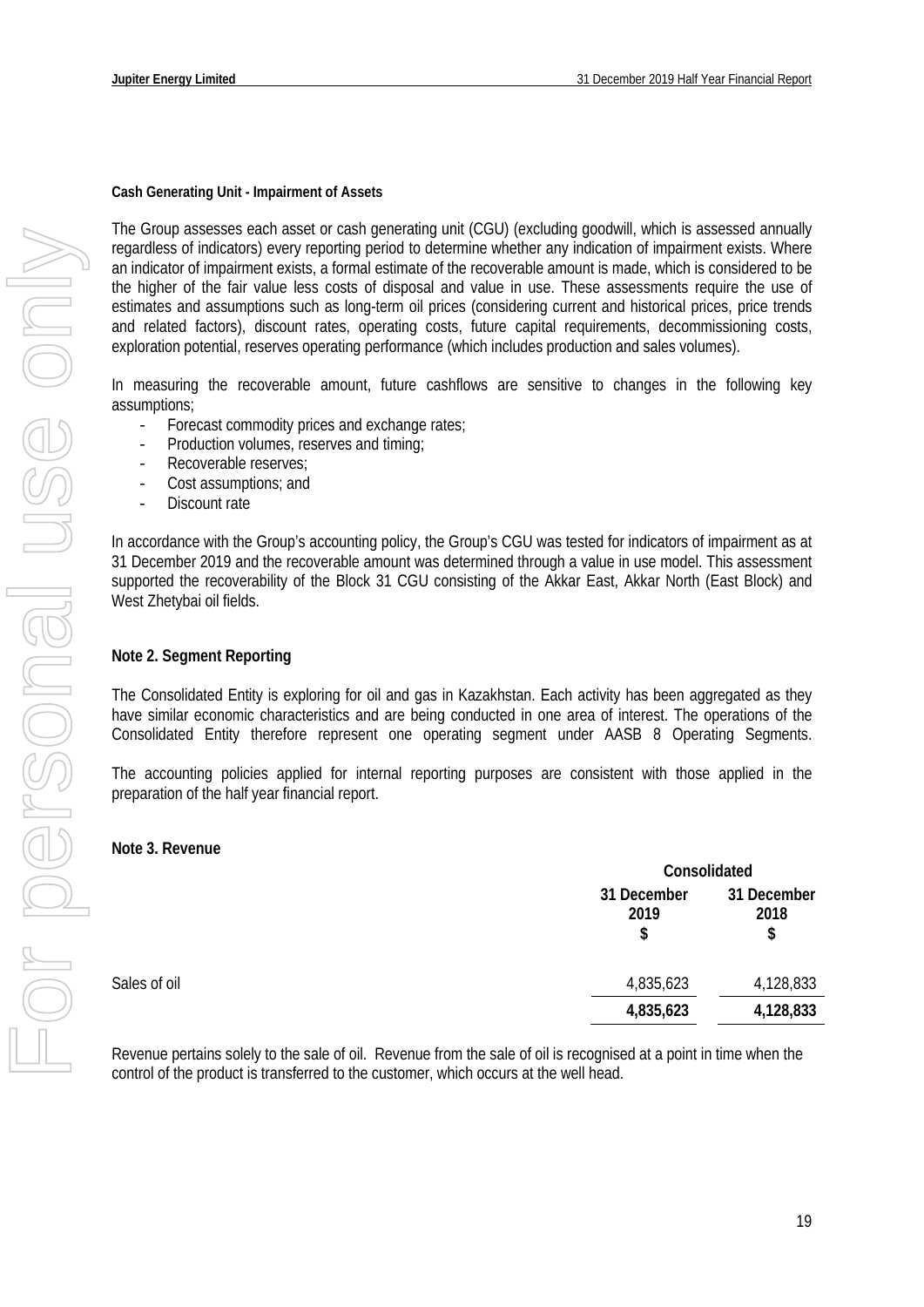# **Note 4. Cash and Cash Equivalents**

|                                                                                                                                                                       | Consolidated              |                       |
|-----------------------------------------------------------------------------------------------------------------------------------------------------------------------|---------------------------|-----------------------|
|                                                                                                                                                                       | 31 December<br>2019<br>\$ | 30 June<br>2019<br>\$ |
| For the purpose of the Consolidated Statement of Cash Flows for the half<br>year ended 31 December 2019, cash and cash equivalents are comprised<br>of the following: |                           |                       |
| Cash at bank                                                                                                                                                          | 686,537                   | 534,690               |
|                                                                                                                                                                       | 686,537                   | 534,690               |
| Note 5. Trade and Other Receivables                                                                                                                                   |                           |                       |

|                                          | Consolidated              |                       |  |
|------------------------------------------|---------------------------|-----------------------|--|
|                                          | 31 December<br>2019<br>\$ | 30 June<br>2019<br>\$ |  |
| Current                                  |                           |                       |  |
| Trade debtors                            | 11,009                    | 10,335                |  |
| Other receivables                        | 64,350                    | 69,615                |  |
| <b>Total Current</b>                     | 75,359                    | 79,950                |  |
| Non-Current                              |                           |                       |  |
| Other receivables                        |                           | 2,277,059             |  |
| <b>Total Non-Current</b>                 |                           | 2,277,059             |  |
| <b>Total Trade and other receivables</b> | 75,359                    | 2,357,009             |  |

At 31 December 2019, the Group recognised an impairment charge in relation to its exploration and evaluation assets, as disclosed in Note 1 and 6. As a result of this, the Group has exercised judgement and written down the VAT receivable of \$1,973,016 to nil. This was recognised as an expense during the period and included within Impairment expense in the Statement of Profit or Loss and Other Comprehensive Income.

### **Note 6. Exploration and Evaluation Expenditure**

|                                                | Consolidated        |                 |
|------------------------------------------------|---------------------|-----------------|
|                                                | 31 December<br>2019 | 30 June<br>2019 |
| Exploration expenditure carried forward:       |                     |                 |
| Exploration and evaluation expenditure at cost | ٠                   | 29,336,875      |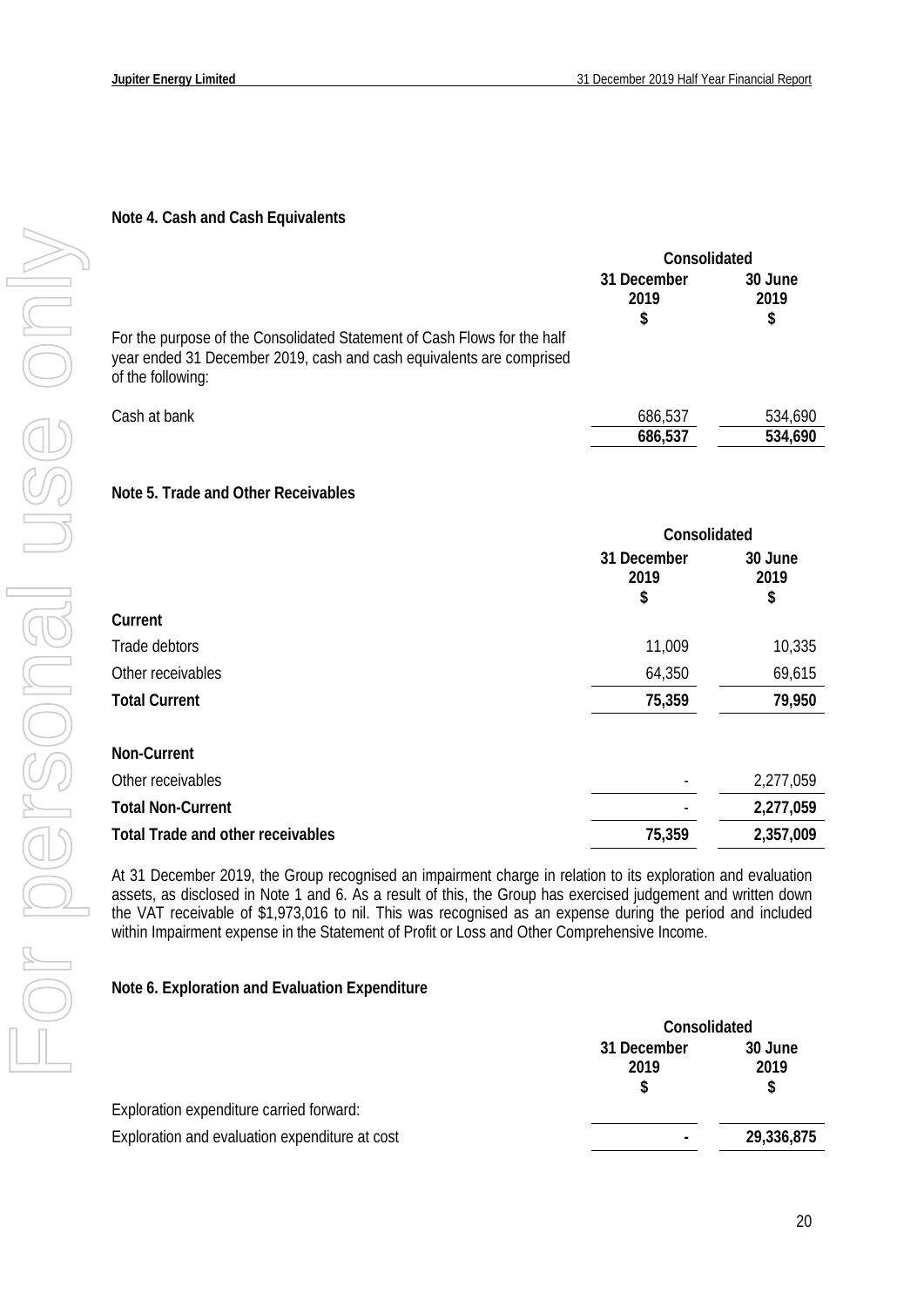# **Movements during the half-year**

| Balance at the beginning of the half-year   | 29,336,875   | 28,614,808  |
|---------------------------------------------|--------------|-------------|
| Expenditure incurred during the half-year   | 1,290,282    | 6,321,648   |
| Transferred to Oil and Gas Properties       |              | (4,311,210) |
| Transferred to Property Plant and Equipment |              | (605, 938)  |
| Foreign exchange translation                | (7, 831)     | (682, 433)  |
| Impairment expense                          | (30,619,326) |             |
| Balance at the end of the half-year         |              | 29,336,875  |

Exploration and evaluation assets are capitalised on the basis that the Company continues to hold a current contract ("the Contract") for all areas of interests to which the capitalised costs relate. As at reporting date, based on current operating plans the Group concluded it was no longer appropriate to continue to carry forward the exploration and evaluation expenditure and as a result recognised an impairment charge of \$30,619,326 (2018: nil) during the period.

### **Note 7. Oil and Gas Properties**

|                                                | Consolidated              |                         |
|------------------------------------------------|---------------------------|-------------------------|
|                                                | 31 December<br>2019       | 30 June<br>2019         |
|                                                | \$                        | \$                      |
| Oil and Gas Properties carried forward:        |                           |                         |
| Oil and gas properties at cost                 | 22,699,091                | 22,665,211              |
| Depletion and impairment                       | (2,590,295)               | (2,238,056)             |
| Net Carrying Value                             | 20,108,796                | 20,427,153              |
| Movements during the half-year                 | 31 December<br>2019<br>\$ | 30 June<br>2019<br>\$   |
| Balance at the beginning of the half-year      | 20,427,153                | 17,228,238              |
| Net exchange differences<br>Change in estimate | (8, 519)<br>44,021        | (629, 146)<br>4,311,210 |
| Depletion Charge for the half-year             | (353, 859)                | (483,149)               |
| Balance at the end of the half-year            | 20,108,796                | 20,427,153              |
| Note 8. Trade and Other Payables               |                           |                         |

|                                                  | Consolidated             |                       |
|--------------------------------------------------|--------------------------|-----------------------|
|                                                  | 31 December<br>2019<br>S | 30 June<br>2019<br>\$ |
| Trade creditors                                  | 1,079,804                | 1,323,553             |
| <b>Accruals and Other Short Term Liabilities</b> | 722,243                  | 2,023,545             |
|                                                  | 1,802,047                | 3,347,098             |

Trade payables are non-interest-bearing and are normally settled on 30-day terms.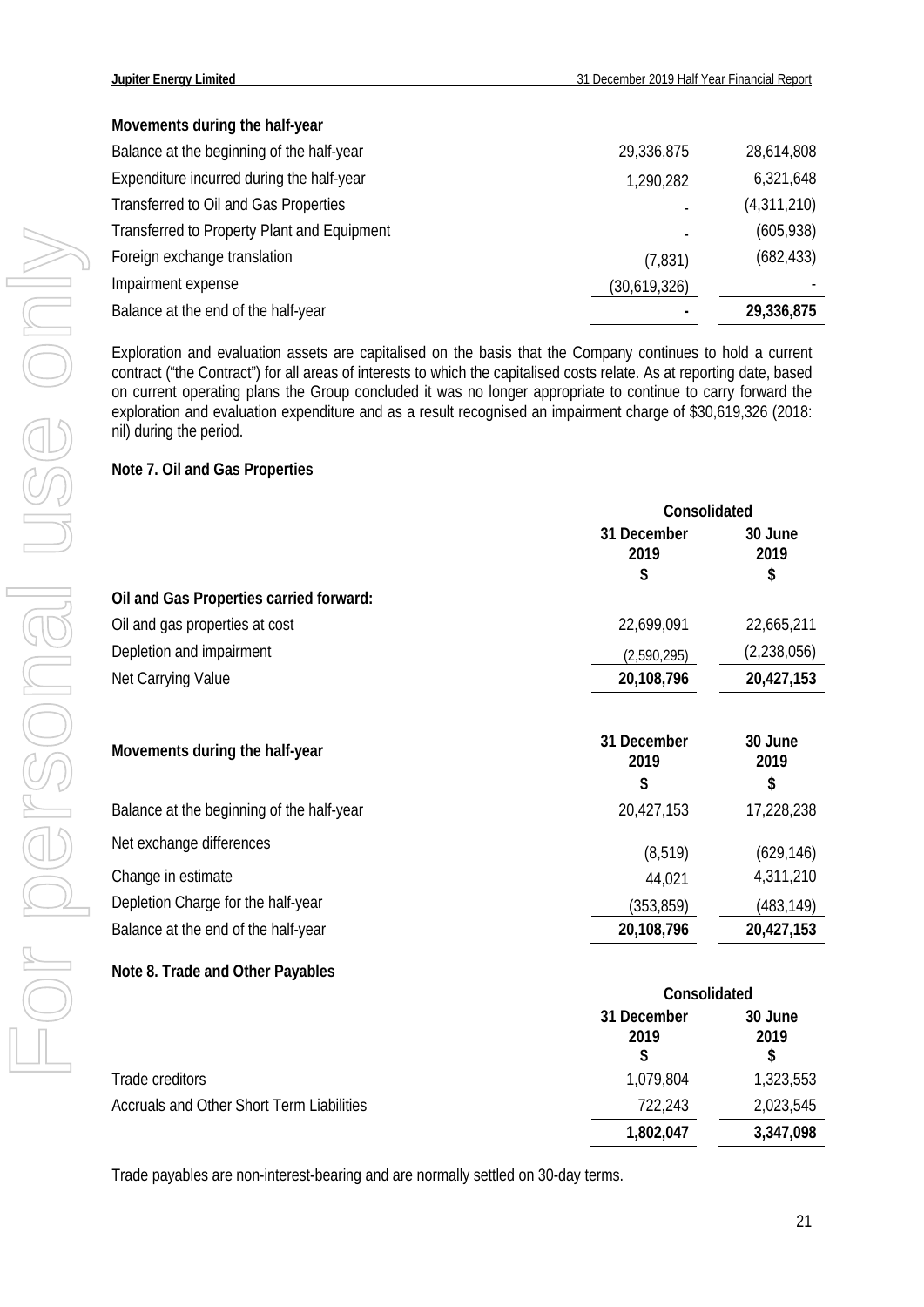# **Note 9. Other Financial Liabilities**

Other financial liabilities comprises the following promissory notes as at 31 December 2019:

|                                      | <b>Accrued Principal and Interest</b> |                       |
|--------------------------------------|---------------------------------------|-----------------------|
|                                      | 31 December<br>2019<br>\$             | 30 June<br>2019<br>\$ |
| 2017 Funding Agreement (max \$US 5m) | 5,598,147                             | 3,746,743             |
| 2016 Funding Agreement (max \$US 5m) | 7,304,819                             | 6,921,764             |
| Refinanced Series B Promissory Note  | 21,756,849                            | 20,666,478            |
| <b>Refinanced Convertible Notes</b>  | 45,760,014                            | 43,466,910            |
| Total                                | 80,419,829                            | 74,801,894            |

There has been no change to the terms and conditions of any of the promissory notes to that disclosed in the 30 June 2019 Annual Report, as at 31 December 2019, however, subsequent to period end an extension to the repayment date has been granted. Refer to Note 12 Subsequent Events for further details.

Movements in the balance and presentation of other financial liabilities during the half-year were as follows:

|                                                             | Consolidated              |                       |
|-------------------------------------------------------------|---------------------------|-----------------------|
|                                                             | 31 December<br>2019<br>\$ | 30 June<br>2019<br>\$ |
| Current                                                     |                           |                       |
| Promissory notes (unsecured) - Opening Balance              | 183,318                   |                       |
| Change in current/non-current classification <sup>(1)</sup> | 74,618,575                | 171,611               |
| Drawdowns during the financial year                         | 1,615,019                 |                       |
| Interest accrued                                            | 4,065,965                 | 10,534                |
| Impact of foreign exchange                                  | (63,048)                  | 1,174                 |
| Promissory Notes (Unsecured) - Closing balance              | 80,419,829                | 183,319               |
|                                                             |                           |                       |
| Non-Current                                                 |                           |                       |
| Promissory notes (unsecured) - Opening Balance              | 74,618,575                | 62,510,430            |
| Change in current/non-current classification <sup>(1)</sup> | (74,618,575)              | (171, 611)            |
| Drawdowns during the financial year                         |                           | 1,192,369             |
| Interest accrued                                            |                           | 7,541,612             |
| Impact of foreign exchange                                  |                           | 3,545,775             |
| Promissory Notes (Unsecured) - Closing balance              |                           | 74,618,575            |